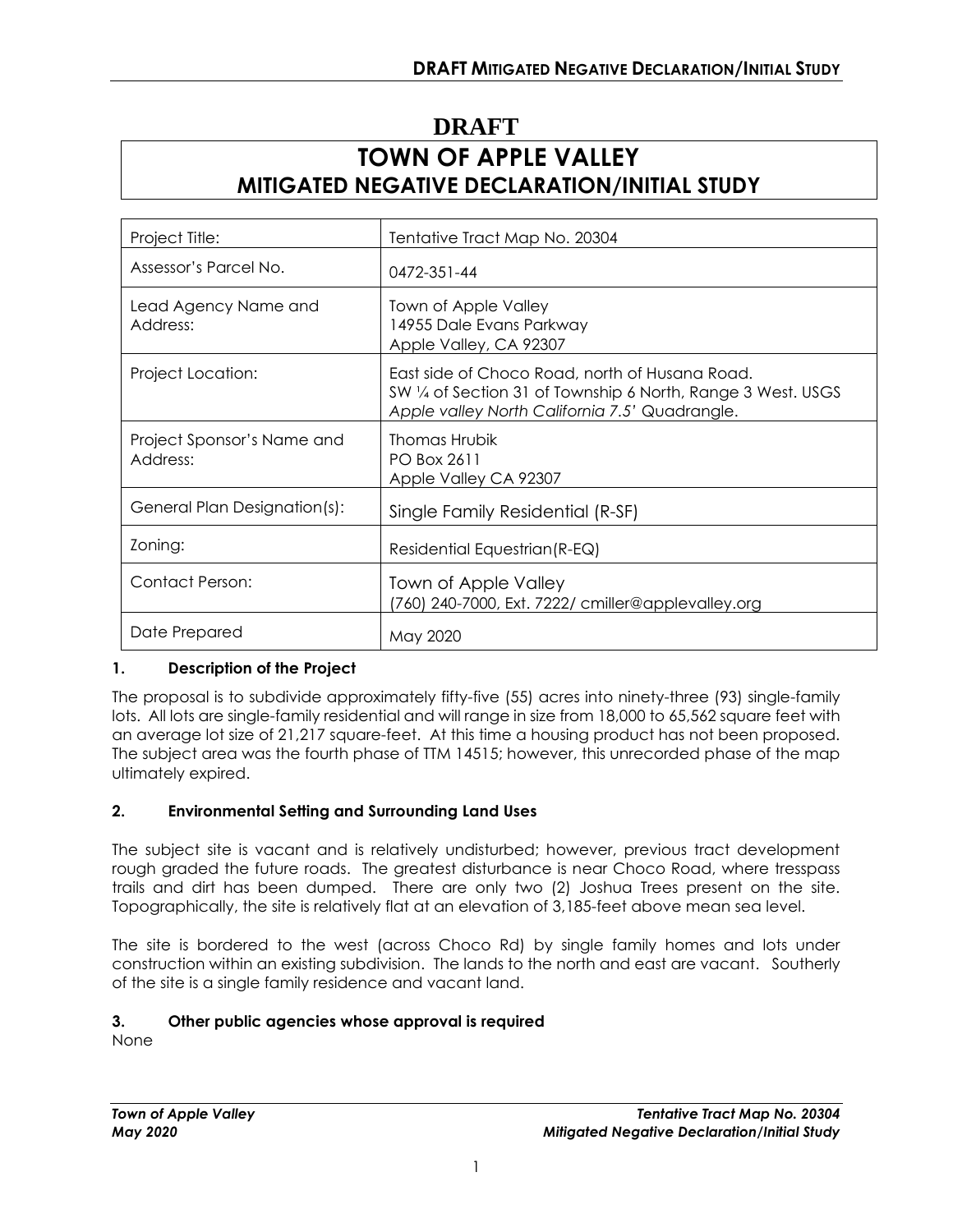#### **4. California Native American tribes**

Pursuant to the requirements of Assembly Bill 52, the Town has received requests for consultation from Cabazon Band of Mission Indians, San Manuel Band of Mission Indians, Twenty-Nine Palms Band of Mission Indians and Torrez-Martinez Desert Cahuilla Indians. Notices were sent and the formal consultation period commenced on February 28, 2020 and ended on March 30, 2020. One (1) response was received from The San Manuel Band of Mission Indians (SMBMI) that indicated the project site is within the Tribe's ancestral territory; however, the site is just outside of the more sensitive Serrano landscape. SMBMI recommended language for Conditions of Approval in the event cultural resources are discovered during project activities.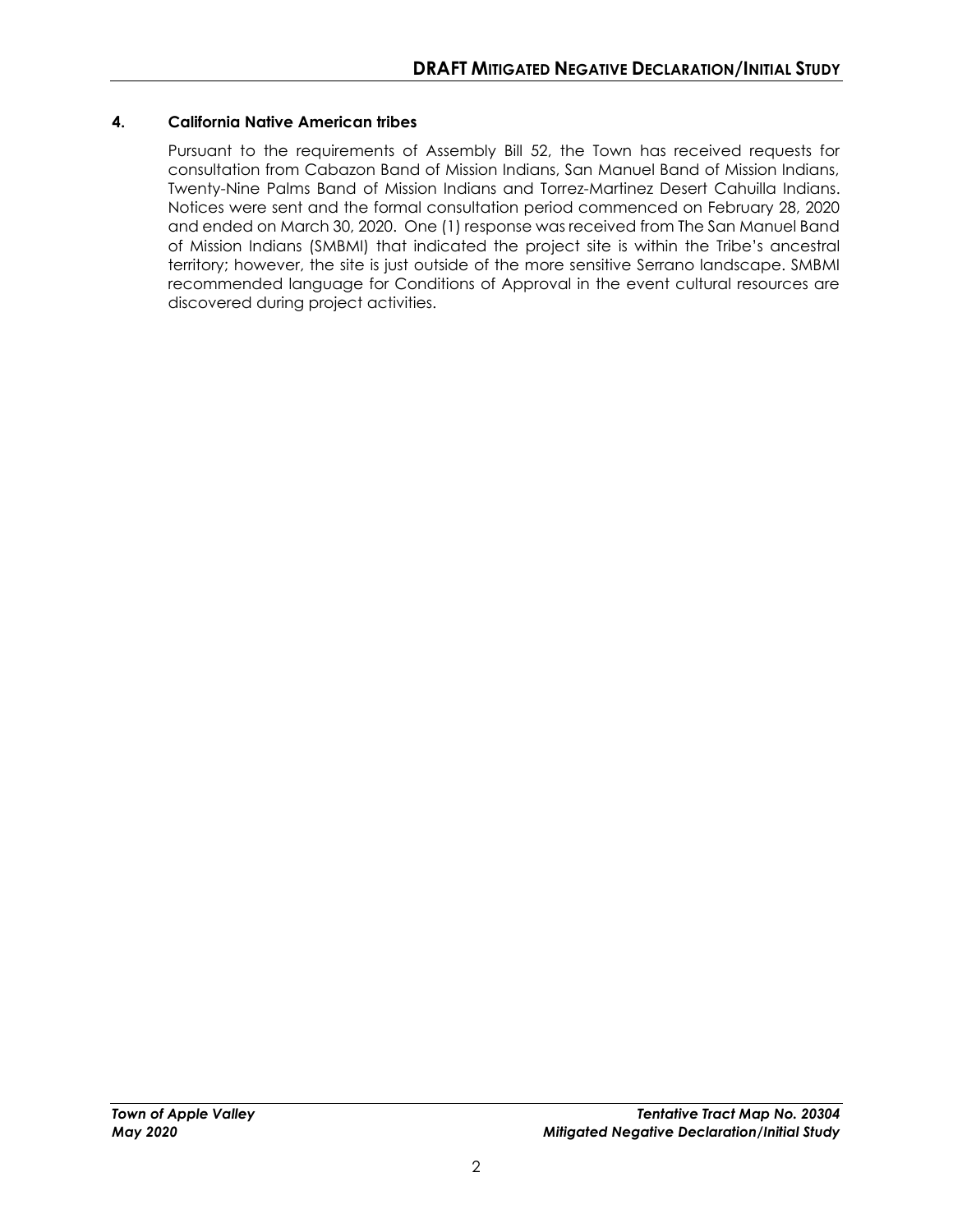

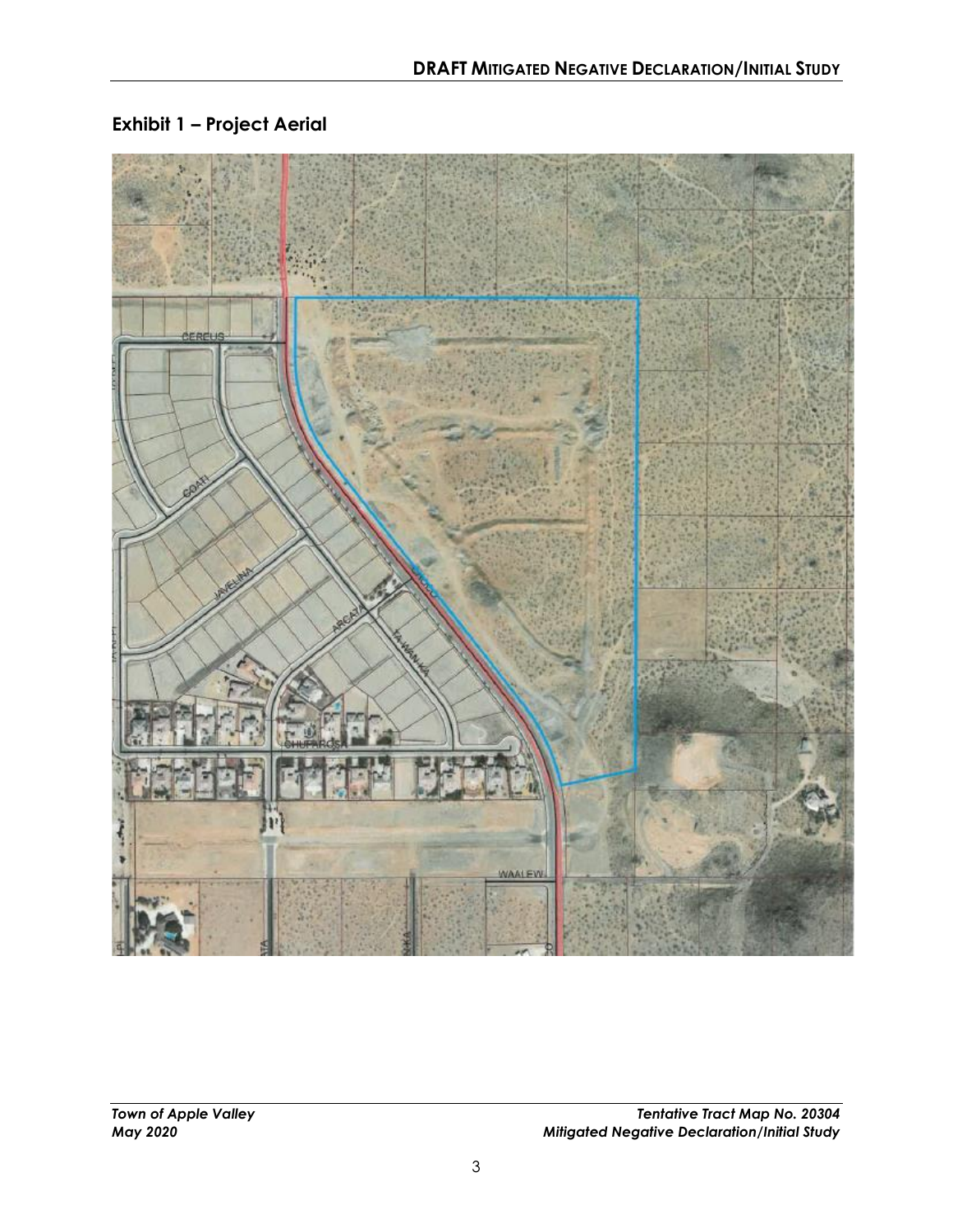**Exhibit 2 – Project Tract Map**



*Town of Apple Valley Tentative Tract Map No. 20304 May 2020 Mitigated Negative Declaration/Initial Study*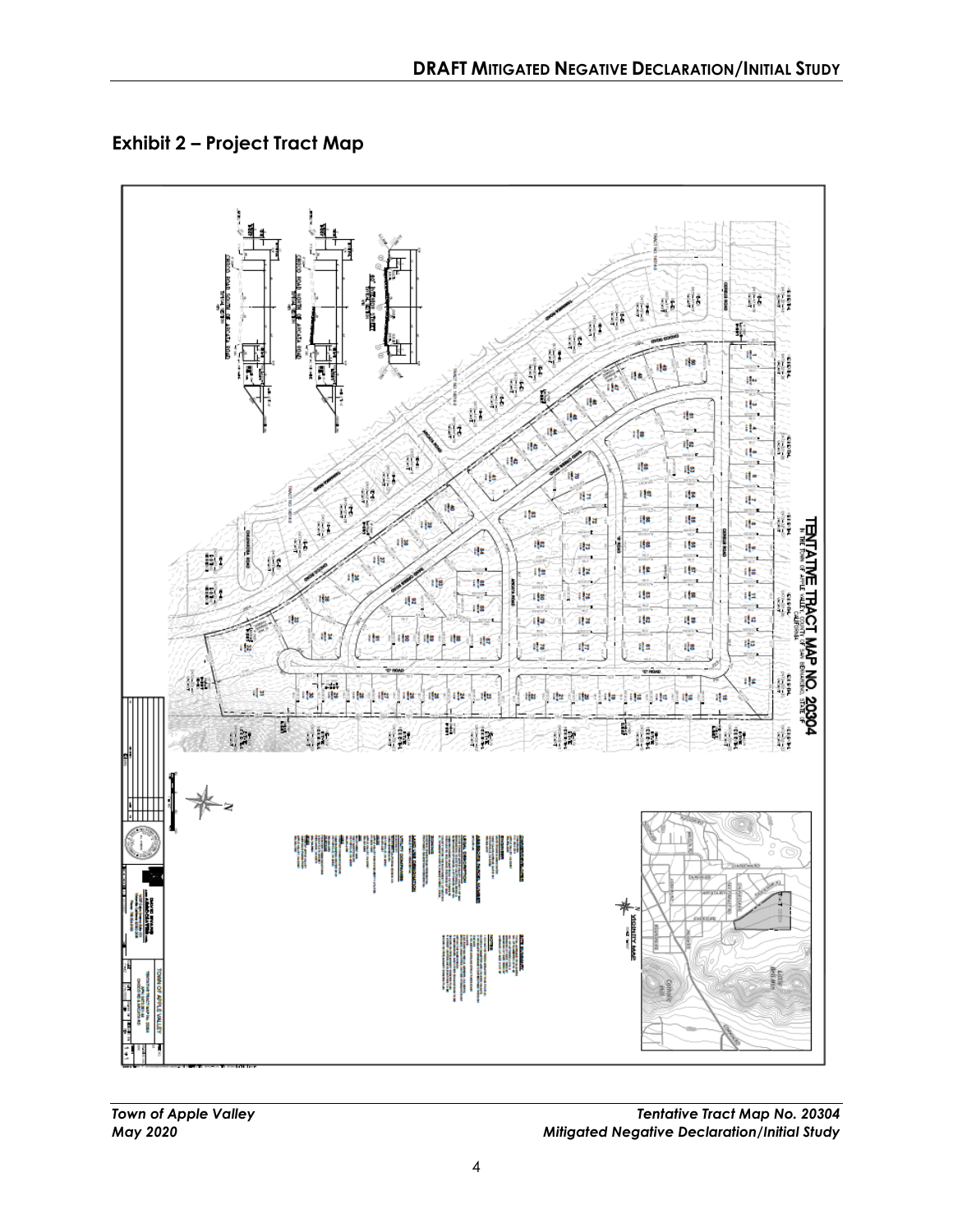#### **Environmental Factors Potentially Affected:**

The environmental factors checked below would be potentially affected by this project, as indicated by the checklist and corresponding site-specific discussion on the following pages.

|   | Aesthetics                    |     | Agricultural & Forestry Resources | ᢂ | Air Quality        |
|---|-------------------------------|-----|-----------------------------------|---|--------------------|
| ⊠ | <b>Biological Resources</b>   |     | <b>Cultural Resources</b>         |   | Geology/Soils      |
|   | Hazards & Hazardous Materials |     | <b>Tribal Cultural Resources</b>  |   | Wildfires          |
|   | <b>Greenhouse Gases</b>       |     | Hydrology/Water Quality           |   | Land Use/Planning  |
|   | <b>Mineral Resources</b>      | IХI | <b>Noise</b>                      |   | Population/Housing |
|   | <b>Public Services</b>        |     | Recreation                        |   | Transportation     |
|   | Energy                        |     | Utilities/Service Systems         |   |                    |

 $\Box$  Mandatory Findings of Significance

**DETERMINATION:** The Town of Apple Valley Planning Department has determined, on the basis of this initial evaluation:

- $\Box$ I find that the proposed project COULD NOT have a significant effect on the environment, and a NEGATIVE DECLARATION will be prepared.
- $\boxtimes$ I find that although the proposed project could have a significant effect on the environment there will not be a significant effect in this case because revisions in the project have been made by or agreed to by the project proponent. A MITIGATED NEGATIVE DECLARATION will be prepared.
- $\Box$ I find that the proposed project MAY have a significant effect on the environment, and an ENVIRONMENTAL IMPACT REPORT is required.
- $\Box$ I find that the proposed project MAY have a "potentially significant impact" or "potentially significant unless mitigated" impact on the environment, but at least one effect 1) has been adequately analyzed in an earlier document pursuant to applicable legal standards, and 2) has been addressed by mitigation measures based on the earlier analysis as described on attached sheets. An ENVIRONMENTAL IMPACT REPORT is required, but it must analyze only the effects that remain to be addressed.
- $\Box$ I find that although the proposed project could have a significant effect on the environment, because all potentially significant effects (a) have been analyzed adequately in an earlier EIR or NEGATIVE DECLARATION pursuant to applicable standards, and (b) have been avoided or mitigated pursuant to that earlier EIR or NEGATIVE DECLARATION, including revisions or mitigation measures that are imposed upon the proposed project, nothing further is required.

Carol Miller Date Assistant Director of Community **Development** 

*Town of Apple Valley Tentative Tract Map No. 20304 May 2020 Mitigated Negative Declaration/Initial Study*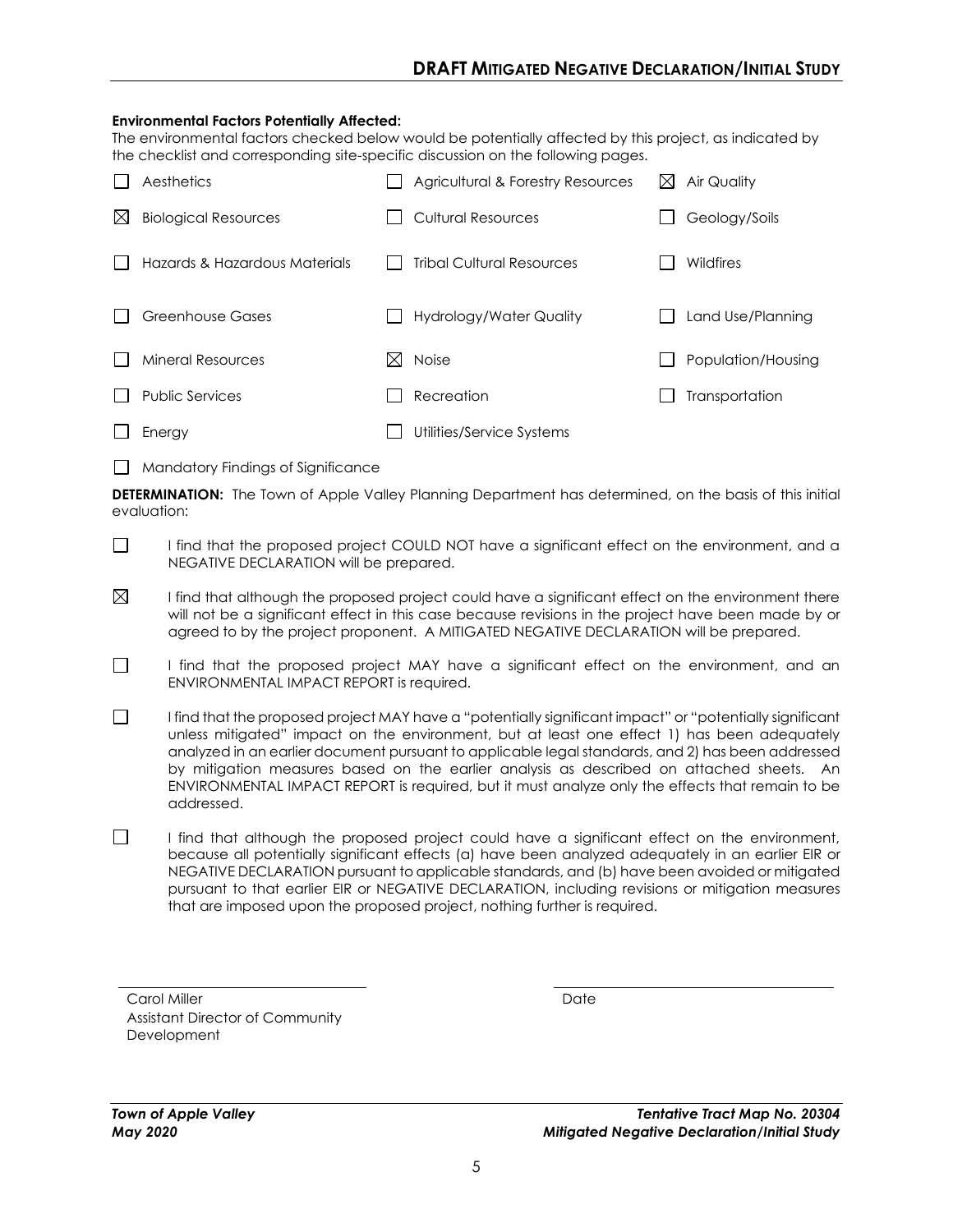#### **PURPOSE OF THIS INITIAL STUDY**

This Initial Study has been prepared consistent with CEQA Guidelines Section 15063, to determine if the project, as proposed, may have a significant effect upon the environment. Based upon the findings contained within this report, the Initial Study will be used in support of the preparation of a Mitigated Negative Declaration.

#### **EVALUATION OF ENVIRONMENTAL IMPACTS**

- 1) A brief explanation is required for all answers except "No Impact" answers that are adequately supported by the information sources a lead agency cites in the parentheses following each question. A "No Impact" answer is adequately supported if the referenced information sources show that the impact simply does not apply to projects like the one involved (e.g., the project falls outside a fault rupture zone). A "No Impact" answer should be explained where it is based on project-specific factors as well as general standards (e.g., the project will not expose sensitive receptors to pollutants, based on project-specific screening analysis).
- 2) All answers must take into account the whole action involved, including offsite as well as onsite, cumulative as well as project-level, indirect as well as direct, and construction as well as operational impacts.
- 3) Once the lead agency has determined that a particular physical impact may occur, then the checklist answers must indicate whether the impact is potentially significant, less than significant with mitigation, or less than significant. "Potentially Significant Impact" is appropriate if there is substantial evidence that an effect may be significant. If there are one or more "Potentially Significant Impact" entries when the determination is made, an EIR is required.
- 4) "Negative Declaration: Less Than Significant with Mitigation Incorporated" applies where the incorporation of mitigation measures has reduced an effect from "Potentially Significant Impact" to a "Less Than Significant Impact." The lead agency must describe the mitigation measures, and briefly explain how they reduce the effect to a less than significant level mitigation measures from Section XVII, "Earlier Analyses," may be cross-referenced).
- 5) Earlier analyses may be used where, pursuant to the tiering, program EIR, or other CEQA process, an effect has been adequately analyzed in an earlier EIR or negative declaration. Section 15063(c)(3)(D). In this case, a brief discussion should identify the following:
	- a) Earlier Analysis Used. Identify and state where they are available for review.
	- b) Impacts Adequately Addressed. Identify which effects from the above checklist were within the scope of and adequately analyzed in an earlier document pursuant to applicable legal standards, and state whether such effects were addressed by mitigation measures based on the earlier analysis.
	- c) Mitigation Measures. For effects that are "Less than Significant with Mitigation Measures Incorporated," describe the mitigation measures, which were incorporated or refined from the earlier document and the extent to which they address site-specific conditions for the project.
- 6) Lead agencies are encouraged to incorporate into the checklist references to information sources for potential impacts (e.g., general plans, zoning ordinances). Reference to a previously prepared or outside document should, where appropriate, include a reference to the page or pages where the statement is substantiated.
- 7) Supporting Information Sources: A source list should be attached, and other sources used or individuals contacted should be cited in the discussion.
- 8) The explanation of each issue should identify:
	- a) The significance criteria or threshold, if any, used to evaluate each question; and
	- b) The mitigation measure identified, if any, to reduce the impacts to less than significance.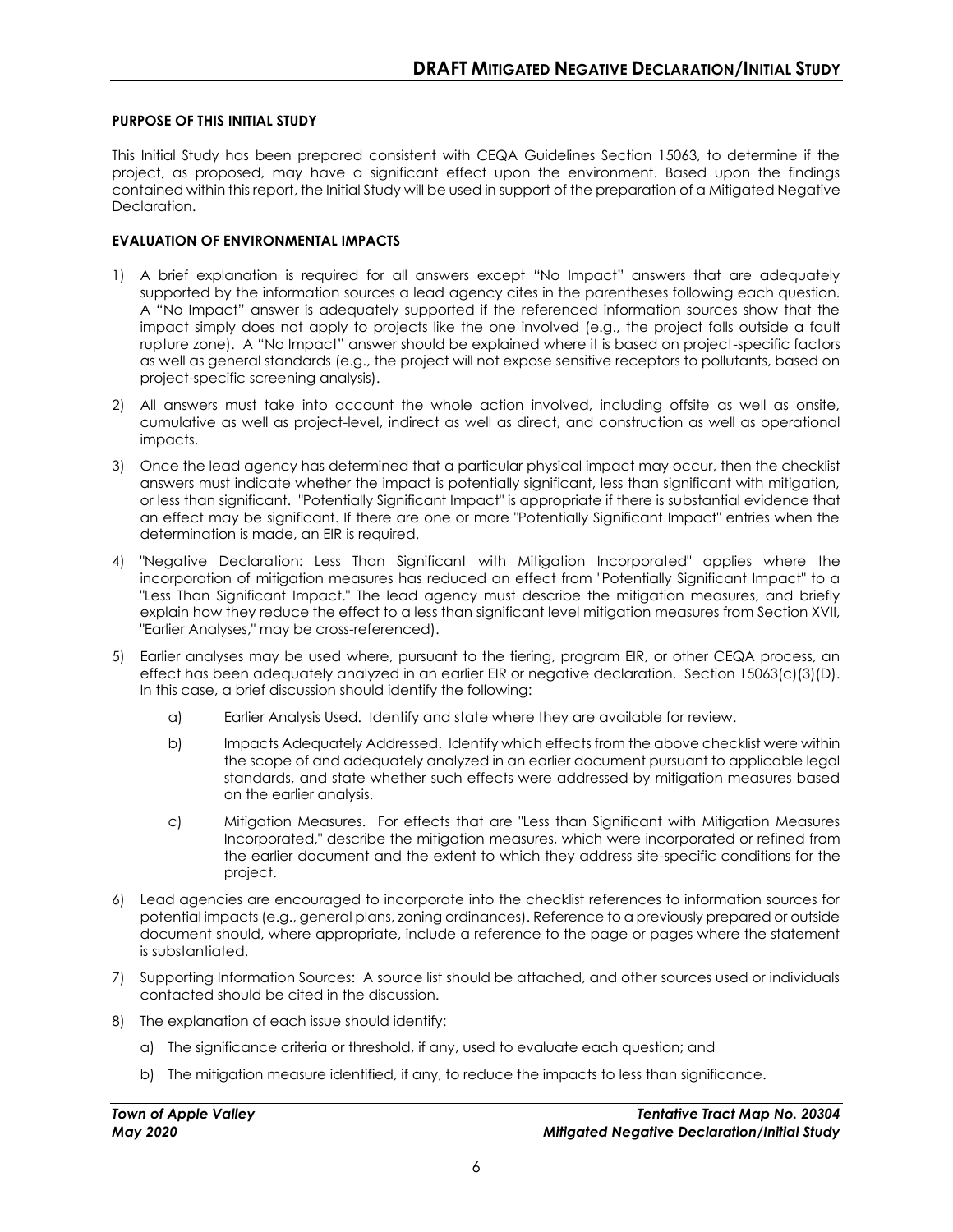| ъ.      | <b>AESTHETICS</b><br>Would the project:                                                                                                                        | Potentially<br>Significant<br><b>Impact</b> | Less Than<br>Significant<br>With<br>Mitigation<br>Incorporated | Less Than<br>Significant<br>Impact | No.<br>Impact |
|---------|----------------------------------------------------------------------------------------------------------------------------------------------------------------|---------------------------------------------|----------------------------------------------------------------|------------------------------------|---------------|
| a)      | Have a substantial adverse effect on a scenic<br>vista?                                                                                                        |                                             |                                                                | X                                  |               |
| b)      | Substantially damage scenic resources,<br>including, but not limited to, trees, rock<br>outcroppings, and historic buildings within a<br>state scenic highway? |                                             |                                                                | ⊠                                  |               |
| $\circ$ | Substantially degrade the existing visual<br>character or quality of the site and its<br>surroundings?                                                         |                                             |                                                                | X                                  |               |
| d)      | Create a new source of substantial light or<br>glare, which would adversely affect day or<br>nighttime views in the area?                                      |                                             |                                                                |                                    |               |

- *a. Less Than Significant Impact.* The proposed project is not located within a Scenic Corridor. However, there are views of the San Bernardino Mountains to the south and southeast provide the dominant scenic vistas from the project site. Other smaller scale mountain ranges are also visible from the project site. The development of the proposed project would result in the construction of ninety-three (93) single-family dwelling units. The construction of the proposed dwelling units does not appear that future homes will obstruct views of the mountains for future residences to north of the site. Therefore, impacts to scenic vistas are considered less than sianificant.
- *b. Less Than Significant Impact.* The proposed project will not substantially damage scenic resources, including, but not limited, trees, rock outcroppings, and historic buildings within a state scenic highway, because the site is not adjacent to a state scenic highway and there are no rock outcroppings or historic buildings on the site. The site is not located within a State scenic highway as identified by California Department of Transportation. There are no State designated scenic highways located within, on, adjacent to, or near the project site. Therefore, development of the project would not damage scenic resources within a State scenic highway.
- *c. Less Than Significant Impact.* The proposed project site shows some evidence of trespass traversing the site, but the large sections of the site do not show signs of being disturbed, with some scattered native flora. Completion of the proposed project would result in the development of residential uses on the site and removal of any native plants during the grading process. The proposed project will comply with existing Development Code Section 9.31.030 Single Family Architectural Design Standards and the Native Plant Protection Ordinance. For these reasons, the ultimate development of single-family dwellings would not result in degradation of the existing visual character of the proposed project site. Therefore, impacts are considered less than significant.
- d. **Less Than Significant Impact.** Development of the project site would introduce a new source of light and glare in the area in the form of street lighting and outdoor lighting on residential units. While implementation of the proposed project is expected to result in increased light and glare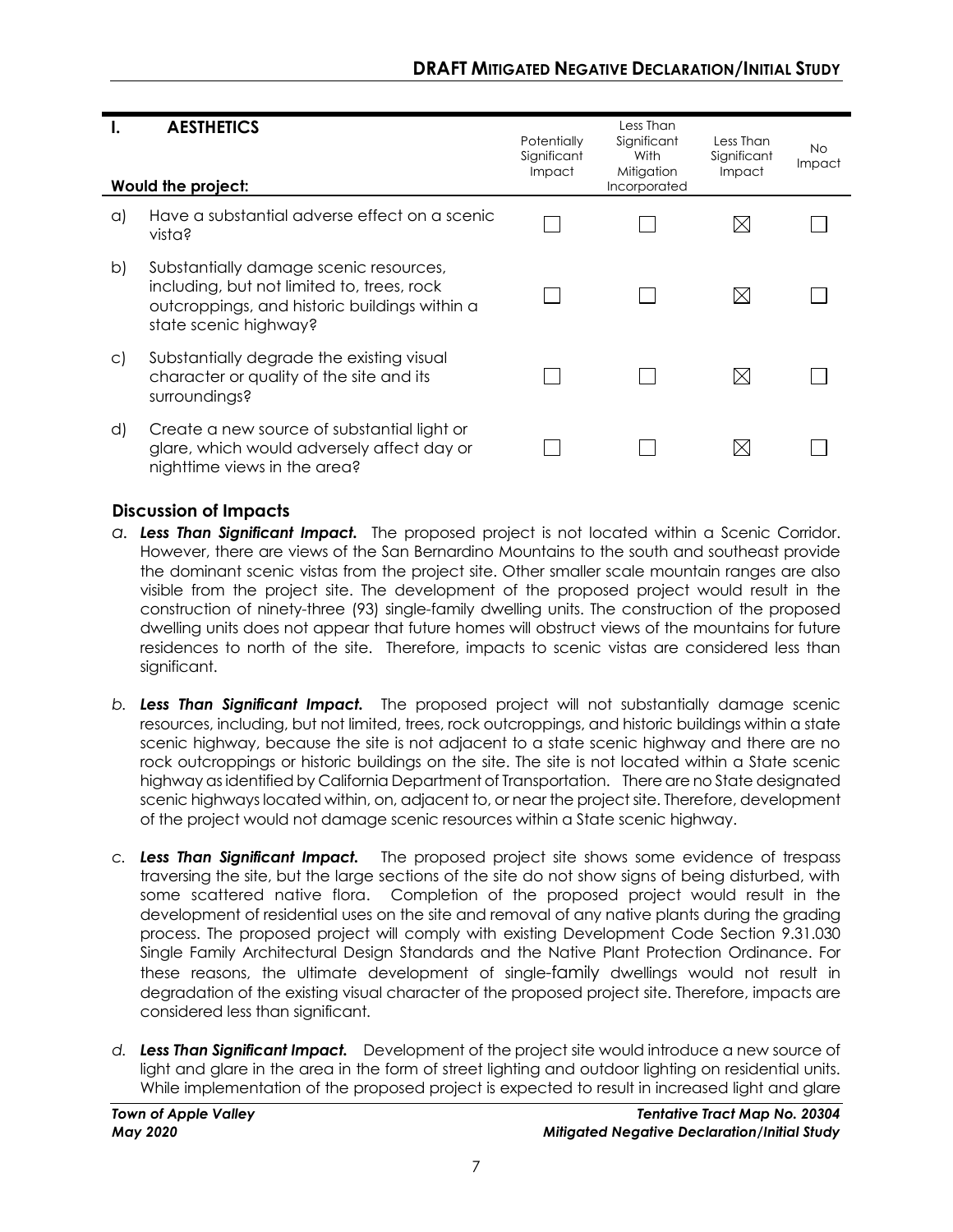in comparison with the existing undeveloped nature of the project site, the introduction of light and glare associated with residential uses would be similar to that already occurring in the area to the west. Additionally, the proposed project would be required to adhere to Town standards related to development, including lighting standards contained in the Town's Development Code, Chapter 9.70 Performance Standards, Section H, Light and Glare. Compliance with Town requirements including the Development Code and the Town's design review would reduce the impact of the light sources to off-site locations to a less than significant level.

| Ш.           | <b>AGRICULTURAL RESOURCES</b>                                                                                                                                                                                                                                                      |                                      |                                                                |                                    |                     |
|--------------|------------------------------------------------------------------------------------------------------------------------------------------------------------------------------------------------------------------------------------------------------------------------------------|--------------------------------------|----------------------------------------------------------------|------------------------------------|---------------------|
|              | Would the project:                                                                                                                                                                                                                                                                 | Potentially<br>Significant<br>Impact | Less Than<br>Significant<br>With<br>Mitigation<br>Incorporated | Less Than<br>Significant<br>Impact | <b>No</b><br>Impact |
| $\alpha$     | Convert Prime Farmland, Unique Farmland, or<br>Statewide<br>Farmland<br>Οf<br>Importance<br>(Farmland), as shown on the maps prepared<br>pursuant to the Farmland<br>Mapping and<br>of<br>the<br>California<br>Monitorina<br>Program<br>Resources Agency, to non-agricultural use? |                                      |                                                                |                                    |                     |
| b)           | Conflict with existing zoning for agricultural use,<br>or a Williamson Act contract?                                                                                                                                                                                               |                                      |                                                                |                                    |                     |
| $\mathsf{C}$ | Involve other changes in the existing<br>environment which, due to their location or<br>nature, could result in conversion of Farmland,<br>to non-agricultural use?                                                                                                                |                                      |                                                                |                                    | ⊠                   |
| d)           | Result in the loss of forest land or conversion of<br>forest land to non-forest use?                                                                                                                                                                                               |                                      |                                                                |                                    | $\boxtimes$         |
| e)           | other changes<br>in the<br>existing<br><i>Involve</i><br>environment which, due to their location or<br>nature, could result in conversion of Farmland,<br>to non-agricultural use?                                                                                                |                                      |                                                                |                                    |                     |

#### **Discussion of Impacts**

a-e *No Impact.* The proposed project will have no impact to agricultural resources, including Prime Farmland, Unique Farmland, and Farmland of Statewide Importance. There are no agricultural land uses within the subject property. The site does not contain forest land as defined in Public Resources Code section 12220(g) or timberland as defined in Gov't Code section 51104(g).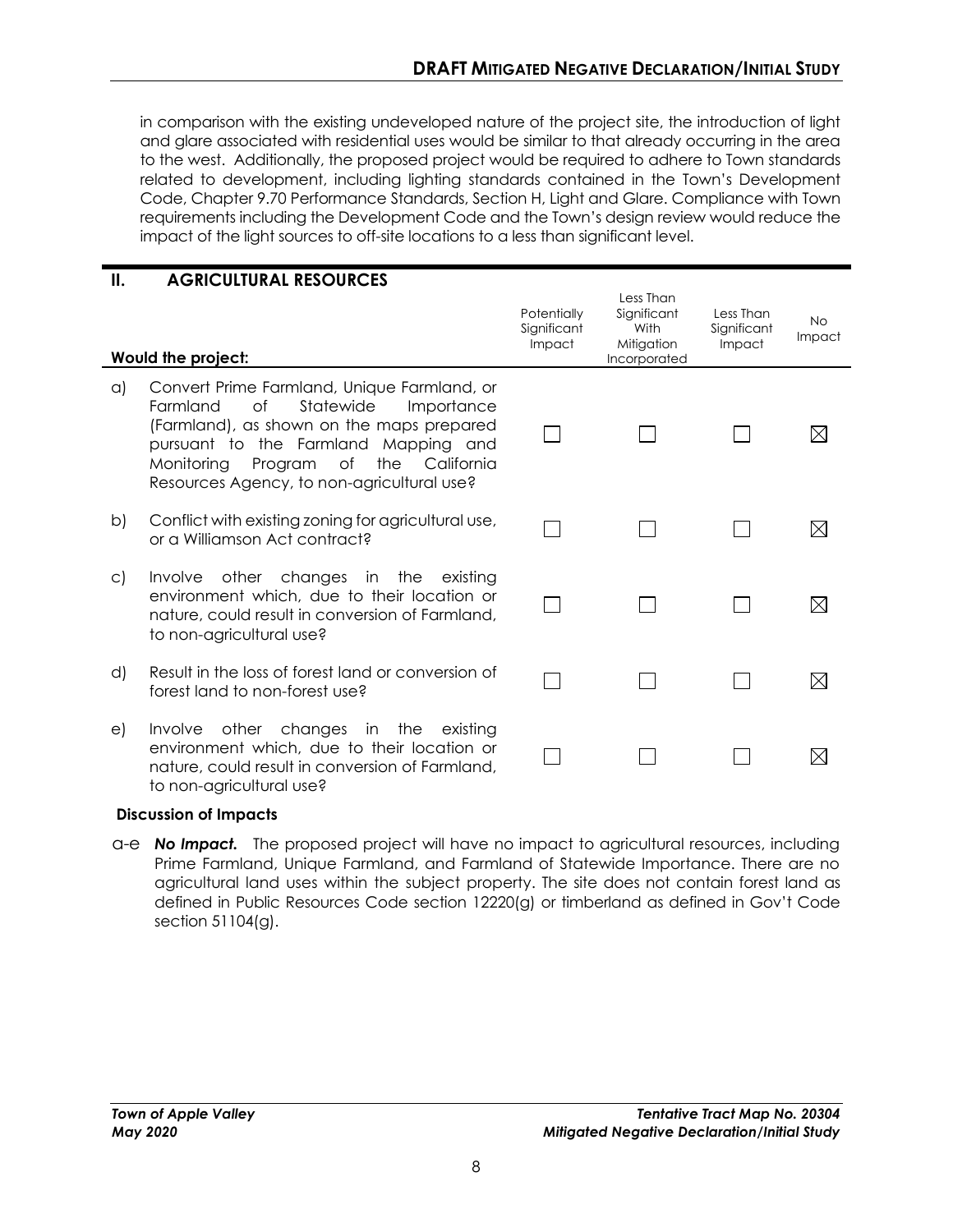# **III. AIR QUALITY**

Where available, the significance criteria established by the applicable air quality management district or air pollution control district may be relied upon to make the following determinations.

|              | Would the project:                                                                                                                                                                                         | Potentially<br>Significant<br><b>Impact</b> | Less Than<br>Significant With<br>Mitigation<br>Incorporated | Less Than<br>Significant<br>Impact | No<br>Impact |
|--------------|------------------------------------------------------------------------------------------------------------------------------------------------------------------------------------------------------------|---------------------------------------------|-------------------------------------------------------------|------------------------------------|--------------|
| a)           | Conflict with or obstruct implementation of<br>the applicable air quality plan?                                                                                                                            |                                             |                                                             |                                    |              |
| b)           | Result in a cumulatively considerable net<br>increase of any criteria pollutant for which the<br>project region is non-attainment under an<br>applicable federal or state ambient air<br>quality standard? |                                             | M                                                           |                                    |              |
| $\mathsf{C}$ | Expose sensitive receptors to substantial<br>pollutant concentrations?                                                                                                                                     |                                             |                                                             | M                                  |              |
| d)           | Result in other emissions (such as those<br>leading to odors) adversely affecting a<br>substantial number of people?                                                                                       |                                             |                                                             |                                    |              |

In order to quantify the project's impacts to air quality the CalEEMOD model was used. Development of the proposed project will impact air quality during construction activities and over the long-term operation of the project. These impacts are discussed below.

*a. Less Than Significant Impact.* The Town of Apple Valley is subject to the jurisdiction of the MDAQMD which sets forth policies and other measures designed to help the District achieve federal and state ambient air quality standards. These rules, along with the MDAQMD CEQA and Federal Conformity Guidelines are intended to satisfy the planning requirements of both the federal and state Clean Air Acts. The MDAQMD also monitors daily pollutant levels and meteorological conditions throughout the District.

The Apple Valley General Plan Land Use Plan serves as the basis for the assumptions used in the MDAQMD's planning documents for air quality maintenance and improvement. The project is consistent with the Town's General Plan, and with development already occurring in the area. Therefore, it will not exceed AQMP assumptions or criteria, or result in inconsistencies with the AQMP.

b. *Less than Significant Impact with Mitigation:* Air pollution emissions would be produced during the construction phase of the project. The Mojave Desert Air Basin (MDAB) is in non-attainment for PM10, PM2.5, and ozone at the present time. The EPA has classified the portion of the MDAB in which the project is located as moderate non-attainment for the 8-hour ozone standard, non-attainment for the Federal and State PM10 standards, and non-attainment for the State PM2.5 standards. The Mojave Desert Air Quality Management District (MDAQMD) maintains ambient air quality monitoring stations throughout its portion of the MDAB. The air quality monitoring stations within the MDAB closest to the site are the Victorville Station and the Hesperia Station. These stations over the past three years have detected ozone levels that often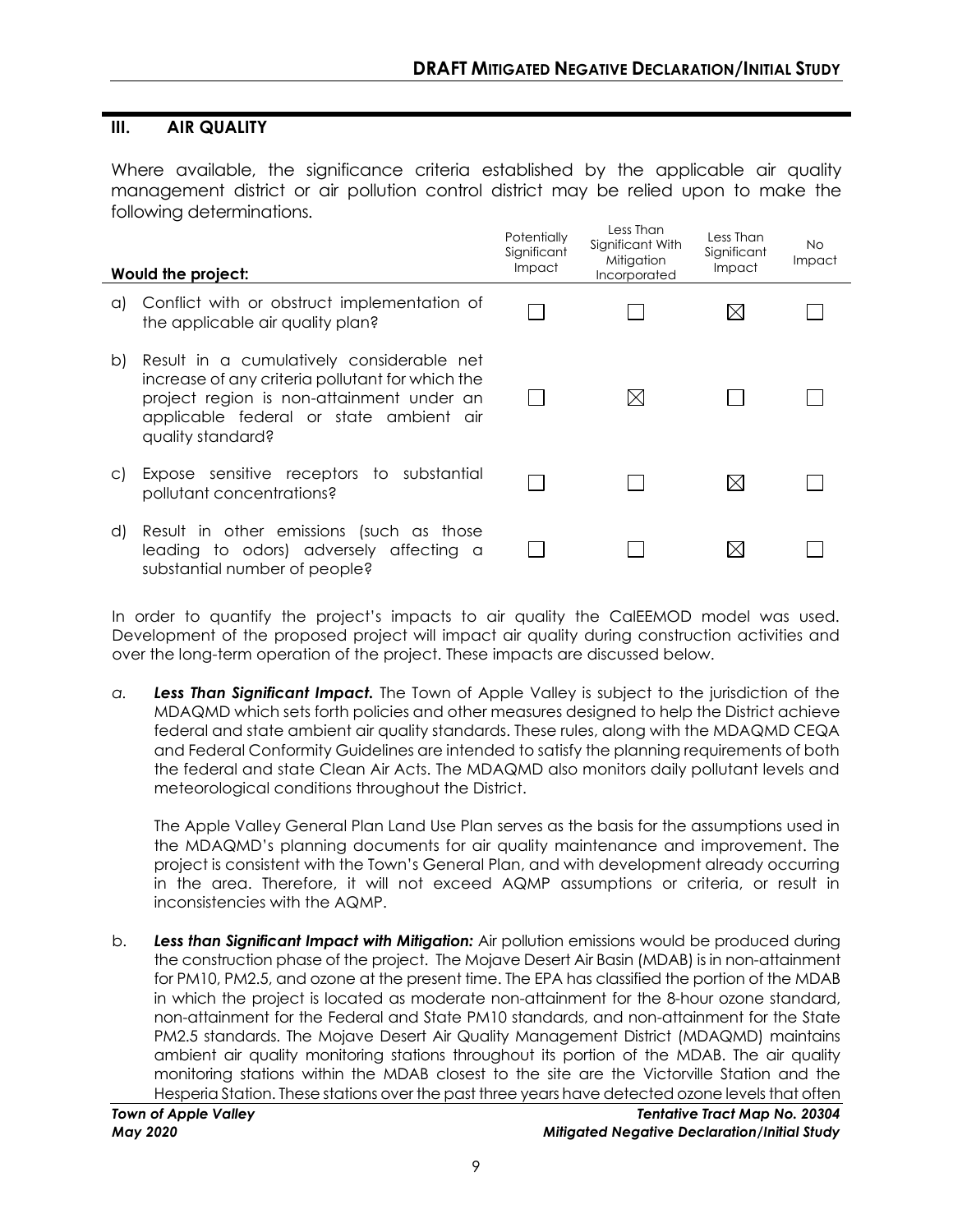exceed the State (one-hour) and Federal (8 hour standards). PM10 and PM2.5 levels never exceeded the Federal 24-hour and annual standards and rarely exceeded the State 24-hour annual standards during the past three years. CEQA defines a cumulative impact as two or more individual effects that together are considerable or that compound or increase other environmental impacts. Fugitive dust and pollutant emissions may be generated during the construction and operational phases of the proposed project and could be significant without mitigation in form of a dust control plan approved by MDAQMD.

The Final Environmental Impact Report (FEIR) prepared for the Town's General Plan identified that potential air quality impacts resulting from implementation of the General Plan would be significant and that there is no mitigation measure available to reduce this impact to less than significant levels. Although the project related emission associated with the project would cumulatively contribute to air quality emission, the impacts would not be more significant than that which were identified in the General Plan FEIR. No new significant air quality impact related to the project will result from the development of the proposed residential uses. Source: Town of Apple Valley General Plan EIR*.*

## *Air Quality Mitigation Measure*

III.1 Prior to commencing earth-moving activity, the applicant/developer shall prepare and submit a dust control plan to the Mojave Desert Air Quality Management District (MDAQMD) that includes all applicable dust control measures that will be implemented as part of the project and the MDAQMD shall be notified in writing upon the commencement of construction. The dust control plan shall be completed in accordance with MDAQMD requirements and proof of an approved dust control plan shall be submitted to Building and Safety prior to the issuance of a grading permit.

- *c. Less than Significant Impacts:* Sensitive receptors located within the vicinity of the proposed project include single-family residences on all sides. On-site grading and construction activities would likely generate temporarily increased levels of particulates and emissions from construction equipment. However, because those emissions created by the proposed project would not exceed State thresholds, the identified sensitive receptors would not be exposed to substantial pollutant concentrations.
- *d. Less than Significant Impact.* During construction, the various diesel-powered vehicles and equipment in use on the site would create odors. Additionally, the application of architectural coatings and installation of asphalt may generate odors. These odors are temporary and not likely to be noticeable beyond the project boundaries. MDAQMD standards regarding the application of architectural coatings (Rule 1113) and the installation of asphalt surfaces are sufficient to reduce temporary odor impacts to a less than significant level.

Long-term objectionable odors are not expected to occur at the proposed project site. Activities conducted at the proposed project will include typical residential activities and will not generate substantial objectionable odors. Therefore, impacts related to creation of objectionable odors affecting substantial numbers of people are expected to be less than significant.

The Apple Valley General Plan Land Use Plan serves as the basis for the assumptions used in the MDAQMD's planning documents for air quality maintenance and improvement. The project is consistent with the Town's General Plan, and with development already occurring in the area. Therefore, it will not exceed AQMP assumptions or criteria, or result in inconsistencies with the AQMP.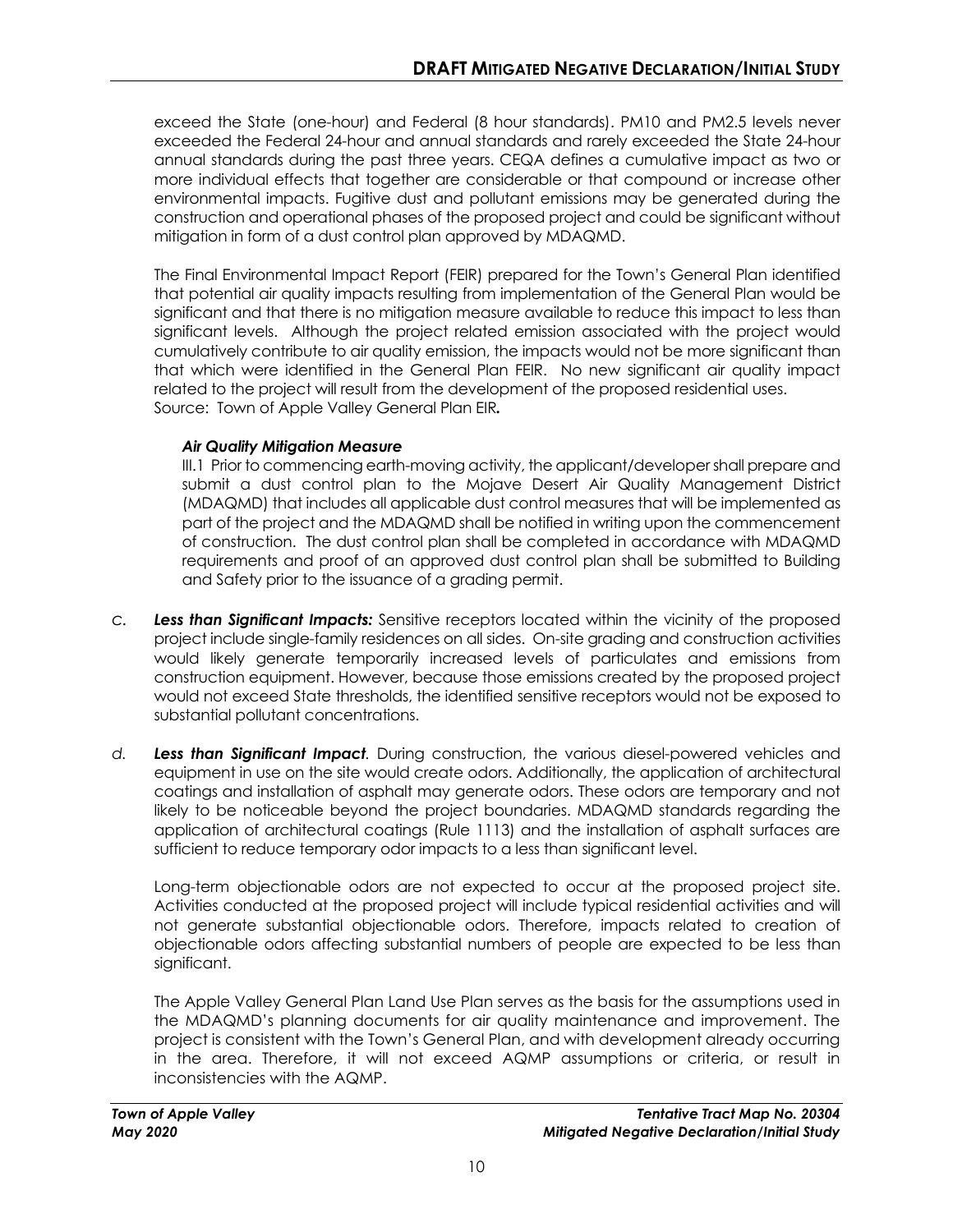#### Criteria Air Pollutants

Criteria air pollutants will be released during both the construction and operational phases of the project. The California Emissions Estimator Model (CalEEMod Version 2016-3.2) was used to project air quality emissions generated by the proposed project.

#### Construction Emissions

The FEIR fully analyzed worst-case construction emissions. (See EIR p. III-30.) Based on those worst-case assumptions, all construction emission impacts were projected to be less than significant. Nonetheless, site-specific construction emission modeling was performed for the proposed project. The construction analysis includes all aspects of project development, including site preparation, grading, building construction, paving, and application of architectural coatings. As shown in Table 1, none of the analyzed criteria pollutants will exceed regional emissions thresholds during the construction phase. Construction air quality impacts of the proposed project will be less than significant.

#### **Table 1 Construction-Related Emissions Summary Tentative Tract Map No. 20304 (tons per year)**

| , , , , , , , , , , , , , , , ,     |    |                 |            |                 |           |           |  |
|-------------------------------------|----|-----------------|------------|-----------------|-----------|-----------|--|
| Construction Emissions <sup>1</sup> | CO | NO <sub>×</sub> | <b>ROG</b> | SO <sub>2</sub> | $PM_{10}$ | $PM_{25}$ |  |
| 2025-2029 Max per year              | クク |                 | 2.6        | 4.26            | በ 7በ      | J.36      |  |
| MDAQMD Thresholds                   | 00 | 25              | 25         | 25              |           |           |  |
| Exceed?                             | Nο | NΟ              | Nο         | NΩ              | NΩ        | NΟ        |  |
| $\cdots$                            |    |                 |            |                 |           |           |  |

Annual emissions, unmitigated.

Source: CalEEMod model, version 2016.3.2 output tables

#### Operational Emissions

Operational emissions are ongoing emissions that will occur over the life of the project. Emission sources include area sources (such as consumer products and landscape equipment), energy consumption, and mobile sources. As shown in Table 2, none of the analyzed criteria pollutants will exceed regional emissions thresholds during the operation phase. Construction air quality impacts of the proposed project will be less than significant.

#### **Table 2 Operational Emissions Summary Tentative Tract Map No. 20304 (tons per year)**

| <b>NO</b> <sub>x</sub><br>10.9<br>2.4 | <b>ROG</b><br>7.04 | SO <sub>2</sub> | $PM_{10}$                      | PM <sub>2.5</sub> |
|---------------------------------------|--------------------|-----------------|--------------------------------|-------------------|
|                                       |                    |                 |                                |                   |
|                                       |                    | 0.02            | 2.2                            | 1.36              |
| 25                                    | 25                 | 25              | 1.5                            |                   |
| Nο                                    | Nο                 | Νo              | Nο                             | Νo                |
|                                       |                    |                 | Annual emissions, unmitigated. |                   |

Source: CalEEMod model, version 2016.3.2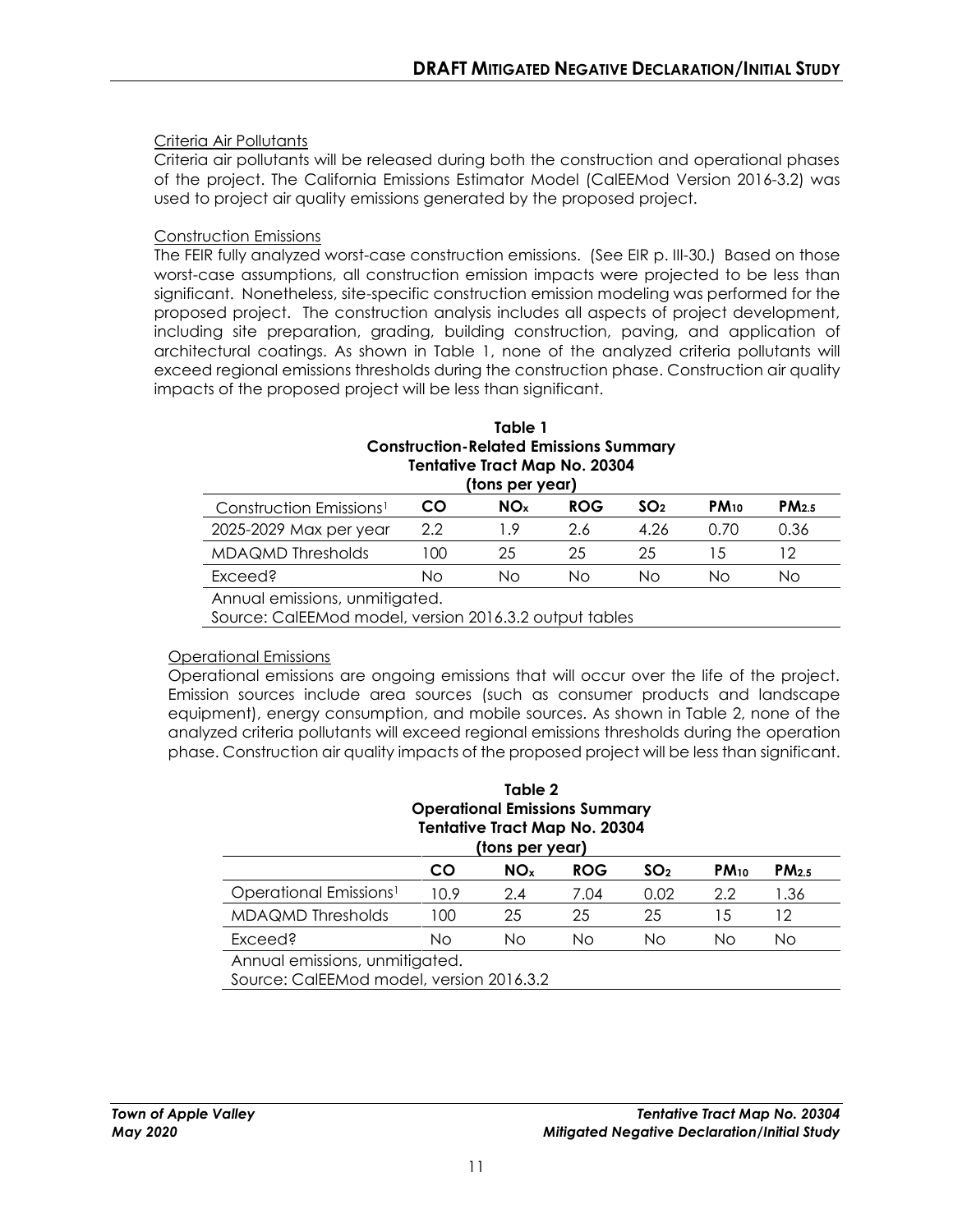| IV. | <b>BIOLOGICAL RESOURCES</b>                                                                                                                                                                                                                                                                                                            | Potentially           | Less Than<br>Significant With | Less Than             | <b>No</b>   |
|-----|----------------------------------------------------------------------------------------------------------------------------------------------------------------------------------------------------------------------------------------------------------------------------------------------------------------------------------------|-----------------------|-------------------------------|-----------------------|-------------|
|     | Would the project:                                                                                                                                                                                                                                                                                                                     | Significant<br>Impact | Mitigation<br>Incorporated    | Significant<br>Impact | Impact      |
|     | a) Have a substantial adverse effect, either<br>directly or through habitat modifications, on<br>any species identified as a candidate,<br>sensitive, or special status species in local or<br>regional plans, policies, or regulations, or by<br>the California Department of Fish and Wildlife<br>or U.S. Fish and Wildlife Service? |                       | $\boxtimes$                   |                       |             |
|     | b) Have a substantial adverse effect on any<br>riparian habitat or other sensitive natural<br>community identified in local or regional plans,<br>policies, or regulations or by the California<br>Department of Fish and Wildlife or US Fish and<br>Wildlife Service?                                                                 |                       |                               |                       | $\boxtimes$ |
|     | c) Have a substantial adverse effect on state or<br>federally protected wetlands (including, but<br>not limited to, marsh, vernal pool, coastal,<br>through<br>direct<br>removal,<br>etc.)<br>filling,<br>hydrological interruption, or other means?                                                                                   |                       |                               |                       | $\boxtimes$ |
|     | d) Interfere substantially with the movement of<br>any native resident or migratory fish or wildlife<br>species or with established native resident or<br>migratory wildlife corridors, or impede the use<br>of native wildlife nursery sites?                                                                                         |                       |                               | $\boxtimes$           |             |
|     | e) Conflict with any local policies or ordinances<br>protecting biological resources, such as a tree<br>preservation policy or ordinance?                                                                                                                                                                                              |                       |                               | $\boxtimes$           |             |
| t)  | Conflict with the provisions of an adopted<br>Habitat<br>Conservation<br>Natural<br>Plan,<br>Community Conservation<br>Plan,<br>or other<br>approved local, regional, or state habitat                                                                                                                                                 |                       |                               |                       | $\boxtimes$ |

conservation plan?

a. *Less than Significant Impact with Mitigation.* The analysis of the project's effect on candidate, sensitive, or special status species is based on the General *Biological Resource Assessment*  dated April 3, 2020, completed by RCA Associates Inc.. Biological surveys were conducted for the desert tortoise (*Gopherus agassizii*), Mohave ground squirrel (*Spermophilus mohavensis*), burrowing owl (*Athene cunicularia hypugaea*), sharp-shinned hawk (*Accipiter striatus*), Mohave Tui Chub, and loggerhead shrike (*Lanius ludovicianus*). The site survey found no sensitive or endangered species on the site. According to RCA, the project area has the potential in the future to be occupied by sensitive species. Therefore, to confirm no special status species have returned to the site, it is recommended that a pre-construction biological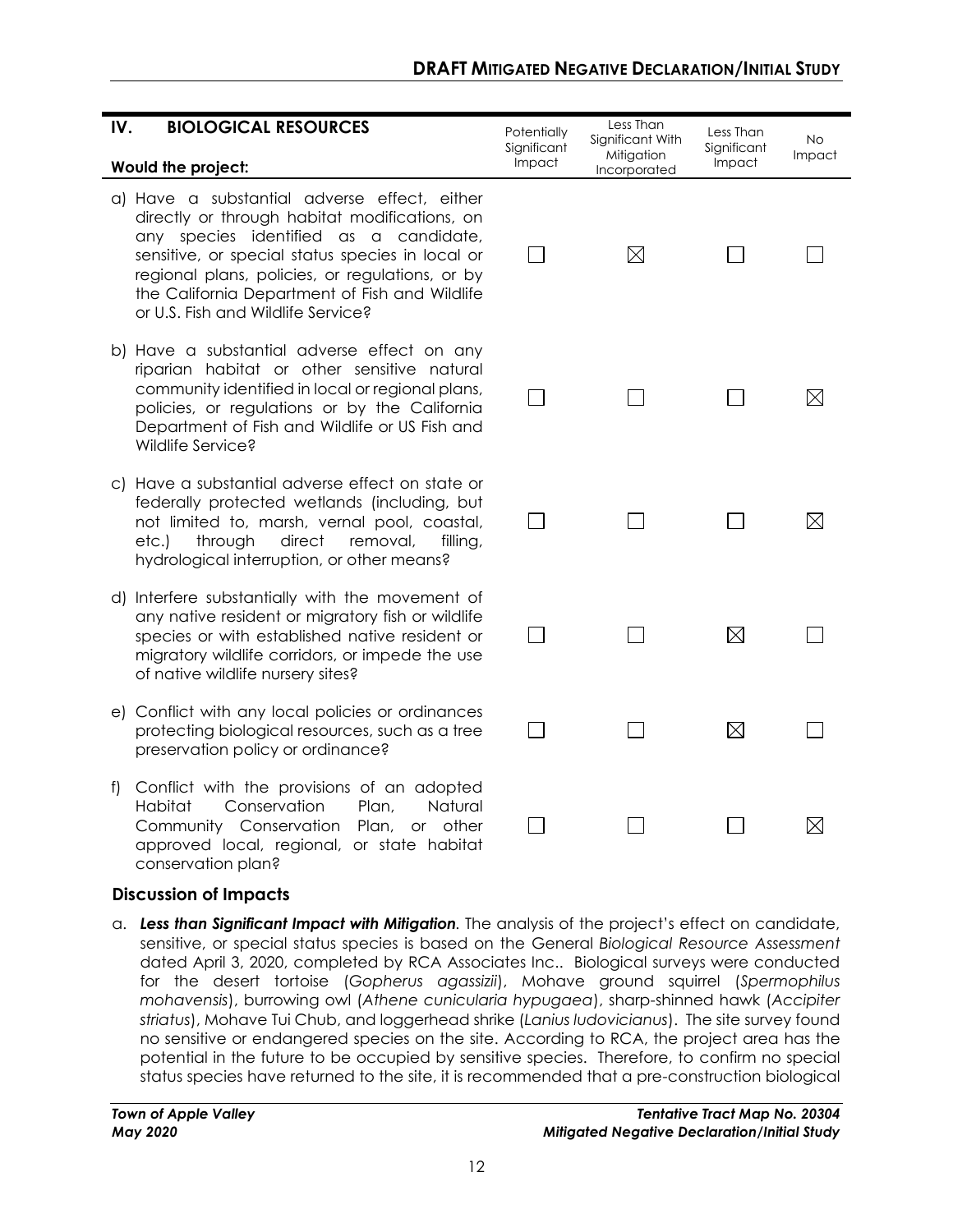survey be conducted. Mammals possibly occurring on the site as residents or transients include jackrabbits (*Lepus americanus*) and Antelope ground squirrels (*Ammospermophilus leucurus*). Several birds were observed during the surveys including raven, house finch, rock pigeon, morning dove and sage sparrow. A few side-blotched lizards (*Uta stansburiana*), western whiptail lizards (*Cnemidophorus tigris*), Desert night lizards (Xantusia vigilis)and desert spiny lizards (*Sceloporus magister*) were observed during the surveys. These species are not listed as threatened, endangered, or sensitive. The study identified no owls or owl signs were seen on the property during the survey in September 2019; however, the study indicates the probability of owls moving onto the site in the future is relatively high based on the location of an active burrow within a few hundred feet of the subject property that was observed April 1, 2020.

#### **Mitigation Measures:**

BIO-1 A pre-construction survey shall be completed by a qualified biologist not more than 30 days of initiation of any earth moving activity on site. The pre-construction survey shall include an intensive site survey for desert tortoise, Mojave Ground Squirrel, kit fox, burrowing owl and migratory birds. Should any affected species be identified, the biologist shall include recommendations for avoidance in his/her report.

BIO-2 . Pre-Construction Survey. Within 14 days prior to ground disturbance, the Applicant will retain a qualified biologist to conduct burrowing owl surveys. The survey will be performed by walking parallel transects spaced no more than 20 meters apart and will be focused on detecting burrows that are occupied, or are suitable for occupation, by the burrowing owl. The results of the surveys, including graphics showing the locations of any active burrows detected and any avoidance measures required, will be submitted to the Town of Apple Valley and the California Department of Fish & Wildlife (CDFW) within 14 days following completion of the surveys. If active burrows are detected, the following take avoidance measures will be implemented:

- a) If burrowing owls are observed using burrows on-site during the non-breeding season (September through January, unless determined otherwise by a qualified biologist based on field observations in the region), occupied burrows will be left undisturbed, and no construction activity will take place within 300 feet of the burrow where feasible (see below).
- b) If avoiding disturbance of owls and owl burrows on-site is infeasible, owls will be excluded from all active burrows through the use of exclusion devices placed in occupied burrows in accordance with protocols established in CDFW's Staff Report on Burrowing Owl Mitigation (2012). Specifically, exclusion devices, utilizing one-way doors, will be installed in the entrance of all active burrows. The devices will be left in the burrows for at least 48 hours to ensure that all owls have been excluded from the burrows. Each of the burrows will then be excavated by hand and/or mechanically and refilled to prevent reoccupation. Exclusion will continue until the owls have been excluded from the disturbance area, as determined by a qualified biologist.
- c) Any active burrowing owl burrows detected on-site during the breeding season (February through August, unless determined otherwise by a qualified biologist based on field observations in the region), will not be disturbed. Construction activities will not be conducted within 300 feet of an active onsite burrow at this season.
- b. *No impact*. Riparian habitat includes willows, mule fat, and other vegetation typically associated with the banks of a stream or lake shoreline. No riparian habitat exists on site. In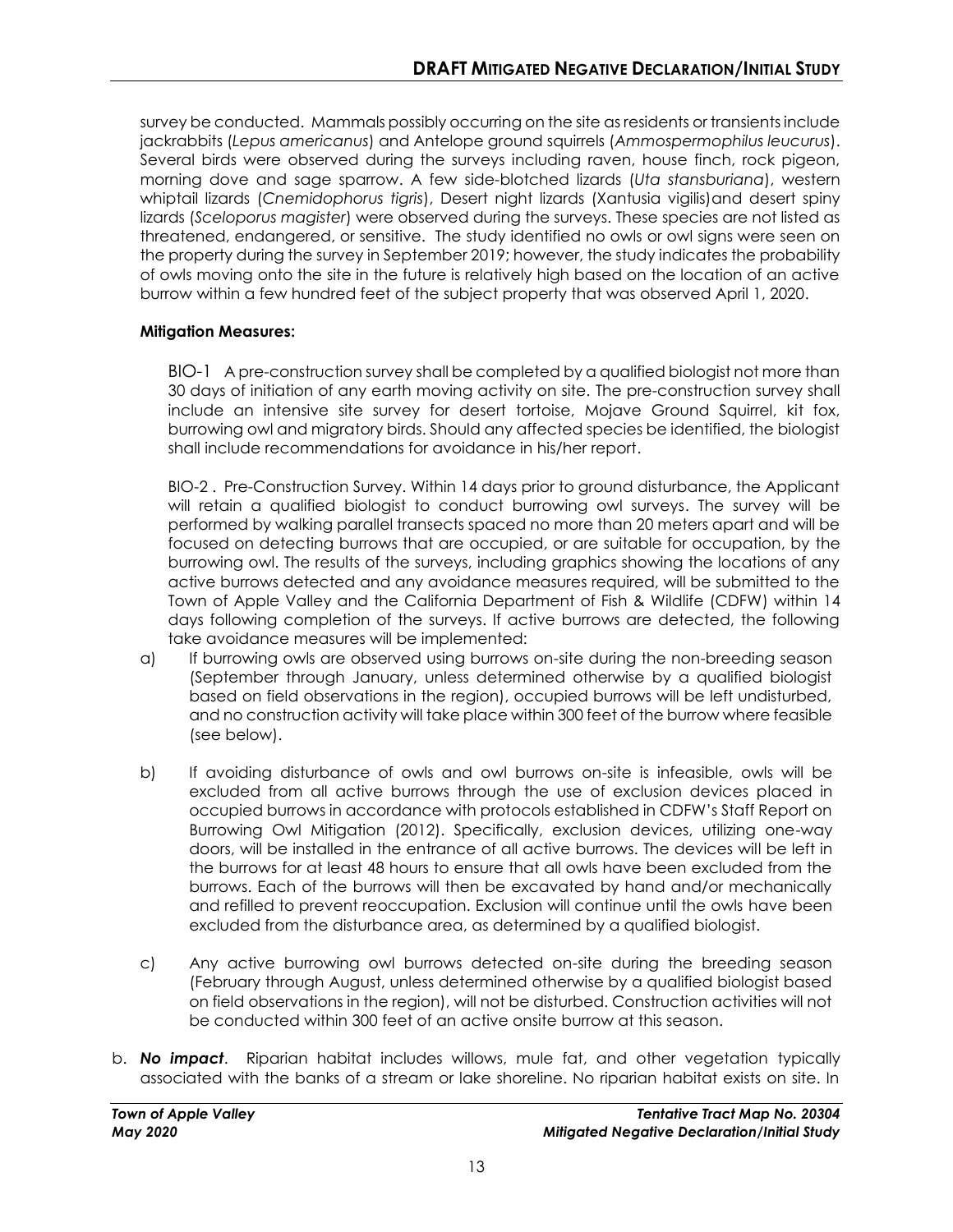addition, there are no other sensitive natural communities or habitats present on the project site. Therefore, no impact associated with this issue will occur.

- c. *No Impact.* The project site does not contain any drainage features under the jurisdiction of the U.S. Army Corps of Engineers or other Federal agencies. Therefore, implementation of the proposed project will not result in an impact associated with federally protected wetlands.
- d. *Less than Significant Impact.* The biological resources study did not identify any wildlife nurseries on the project site. The study also found that the site is not conducive to wildlife movement. Impacts associated with wildlife movement are expected to be less than significant.
- e. *Less than Significant Impact.* The California Native Plants Act protects California desert native plants from unlawful harvesting on both public and privately owned lands while also providing information necessary to legally harvest native plants to ultimately transplant those plants with the greatest possible chance of survival. While it is the intent and desire of the Town to preserve and protect all Joshua Trees, the study found that one (1) of two (2) Joshua Trees was suitable for transplanting on-site and has recommended removal of the other Joshua Tree.

BIO-3: A qualified approved arborist will be retained to conduct any future transplanting activities and will follow the protocol of the Town's Development Code. A qualified arborist shall develop a watering regiment to ensure the survival of the transplanted Joshua tree.

f. *Less than Significant Impact.* Areas of valuable habitat that support special status species are illustrated in the Biological Resources Study of the Town's General Plan EIR. The General Plan includes policies and programs intended to ensure that habitat connectivity is preserved in the Town. In addition, a number of special survey areas in the Town's planning area are identified in the General Plan. Species for which surveys are required as part of development applications include Desert Tortoise, Mojave Ground Squirrel, Burrowing Owls, Joshua Trees, and/or Migratory/Nesting/Other Protected Birds. The proposed project would not conflict with the provisions of an adopted Habitat Conservation Plan, Natural Community Conservation Plan or other approved local, regional or state habitat conservation plan because no such plan has been adopted in the area of the project site. However, the Town has a draft Multi-Species Habitat Conservation Plan, and at such time the site is to be developed, the project will be subject to the mitigation measures identified in the MSHCP.

| <b>CULTURAL RESOURCES</b><br>V.<br>Would the project:                                                              | Potentially<br>Significant<br>Impact | Less Than<br>Significant<br>With<br>Mitigation<br>Incorporated | Less Than<br>Significant<br>Impact | No.<br>Impact |
|--------------------------------------------------------------------------------------------------------------------|--------------------------------------|----------------------------------------------------------------|------------------------------------|---------------|
| a) Cause a substantial adverse change in the<br>significance of a historical resource pursuant to<br>15064.5?      |                                      |                                                                |                                    |               |
| b) Cause a substantial adverse change in the<br>significance of an archaeological resource<br>pursuant to 15064.5? |                                      |                                                                |                                    |               |
| c) Disturb any human remains, including those<br>interred outside of formal cemeteries?                            |                                      |                                                                |                                    |               |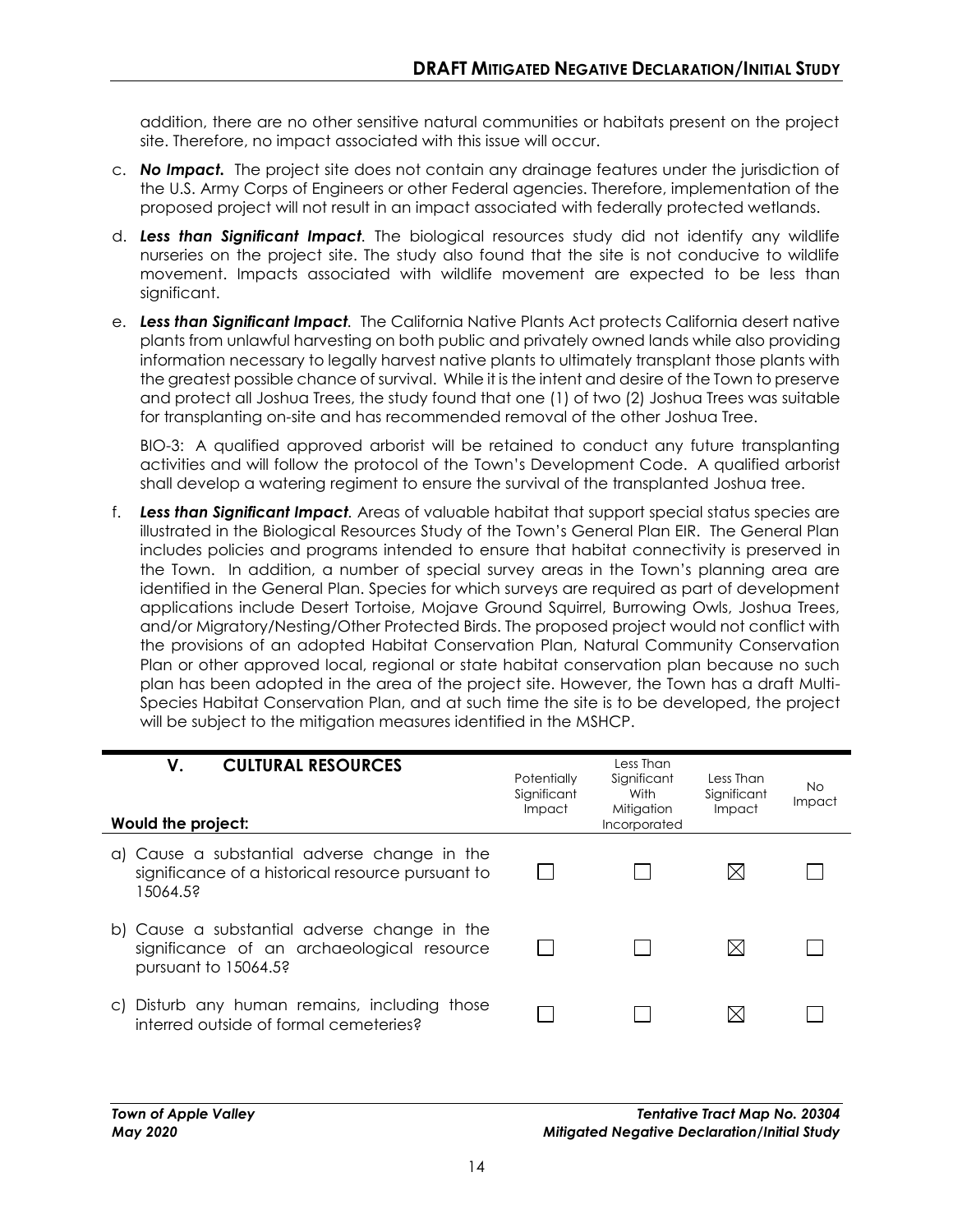- a-b. *Less than Significant Impact.* A cultural resources assessment of the proposed project site was completed by Duke CRM LLC. dated November 2019. A field survey of the site was performed on August 19, 2019. The historic artifacts encountered during the field study were not diagnostic to a time period and were heavily disturbed by modern activity. The condition of these artifacts, combined with the lack of documented archeological resources in the project area, suggests the project site has a low sensitivity for prehistoric archeology. Due to the shallow depth of the soil and previous ground disturbance in the project area, it is not anticipated to encounter intact buried cultural resources, and there is limited potential for impacts to archaeological resources. Therefore, development of the site would be considered a less than significant impact and no mitigation is necessary. During the AB 52 consultation process, correspondence was received by San Manuel Band of Mission Indians (SMBMI), and Jessica Mauck, from its Cultural Resource Management Department, does not believe any cultural resources will be impacted as a result of the project. However, SMBMI requested language for Conditions of Approval in the event cultural resources are discovered during project activities.
- *c. Less than Significant Impact.* The proposed project site is not known to have been utilized for religious or sacred purposes. No evidence is in place to suggest the project site has been used for human burials. During the AB 52 consultation process, correspondence was received by San Manuel Band of Mission Indians (SMBMI), and Jessica Mauck, from its Cultural Resource Management Department, does not believe any cultural resources will be impacted as a result of the project. However, SMBMI requested language for Conditions of Approval in the event cultural resources are discovered during project activities .If human remains are encountered, State Health and Safety Code Section 7050.5 states that no further disturbance shall occur until the County Coroner has made a determination of origin and disposition pursuant to Public Resources Code Section 5097.98. The County Coroner must be notified of the find immediately. If the remains are determined to be prehistoric, the Coroner will notify the Native American Heritage Commission (NAHC), which will determine and notify a Most Likely Descendant (MLD). With the permission of the landowner or his/her authorized representative, the MLD may inspect the site of the discovery. The MLD shall complete the inspection within 24 hours of notification by the NAHC. The MLD may recommend scientific removal and nondestructive analysis of human remains and items associated with Native American burials. As adherence to State regulations is required for all development, no mitigation is required in the unlikely event human remains are discovered on-site. Impacts associated with this issue are considered less than significant.

#### **VI. ENERGY**

| Would the project:                                                                                                                                                                            | Potentially<br>Significant<br>Impact | Significant<br>Unless<br>Mitigation<br>Incorporated | Less Than<br>Significant<br>Impact | No.<br>Impact |
|-----------------------------------------------------------------------------------------------------------------------------------------------------------------------------------------------|--------------------------------------|-----------------------------------------------------|------------------------------------|---------------|
| Result in potentially significant environmental<br>Q)<br>impact due to wasteful, inefficient, or<br>unnecessary consumption of energy resources,<br>during project construction or operation? |                                      |                                                     |                                    |               |
| b) Conflict with or obstruct a state or local plan for<br>renewable energy or energy efficiency?                                                                                              |                                      |                                                     | X                                  |               |

**Potentially**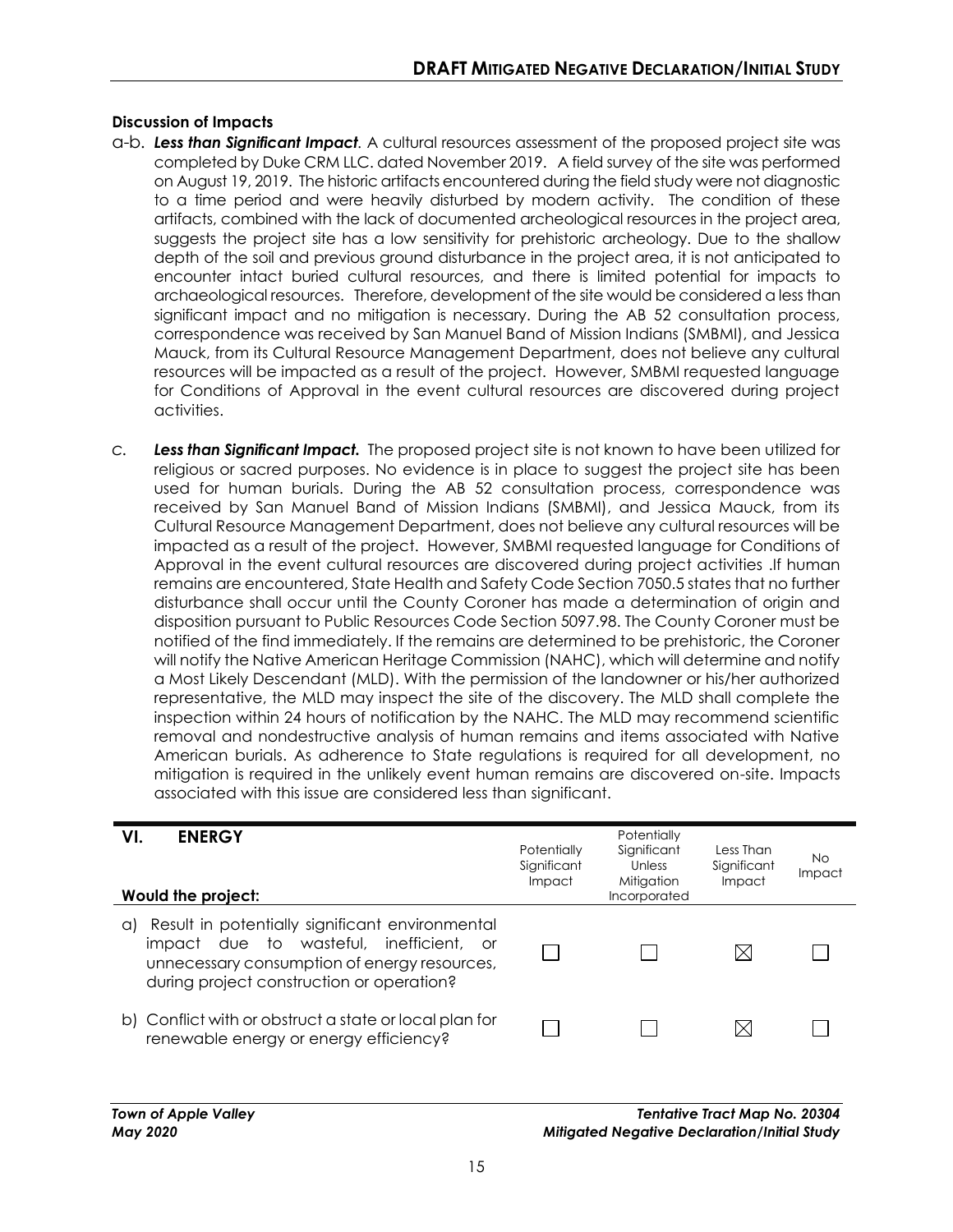- a) Construction of the ninety-three (93) single-family residential homes would require the typical use of energy resources. Energy would be consumed during site clearing, excavation, grading and construction. The construction process would be typical. No site conditions or project features would require an inefficient or unnecessary consumption of energy. The project has been designed in compliance with California's Energy Efficiency Standards and 2019 CALGreen Standards. These measures include:
	- Stormwater drainage and retention during construction (BMPs);
	- Water conserving plumbing fixtures and fittings;
	- Compliance with the Town's Water Efficient Landscape Ordinance (Development Code Chapter 9.75)
	- Construction Waste Diversion
	- All other mandatory CALGreen requirements for residential development.

Operation of the proposed residential units would involve the use of energy for heating, cooling, and equipment operation. These facilities would comply with all applicable California Energy Efficiency Standards and 2019 CALGreen Standards or the standards at the time of construction.

Neither the construction or operation of the Project would result in wasteful, inefficient, or unnecessary consumption of energy or wasteful use of energy resources. Therefore, impacts related to wasteful energy use would be less than significant, directly, indirectly or cumulatively.

b) The project has been designed in compliance with California's Energy Efficiency Standards and 2019 CALGreen Standards as noted above. The Project would not conflict with or obstruct a state or local plan for renewable energy or energy efficiency; therefore, impacts would be less than significant, directly, indirectly, or cumulatively.

| VII.<br><b>GEOLOGY AND SOILS</b><br>Would the project:                                                                                                                                                                                                                                                      | Potentially<br>Significant<br><b>Impact</b> | Less Than<br>Significant<br>With<br>Mitigation<br>Incorporated | Less Than<br>Significant<br>Impact | No<br><i>Impact</i> |
|-------------------------------------------------------------------------------------------------------------------------------------------------------------------------------------------------------------------------------------------------------------------------------------------------------------|---------------------------------------------|----------------------------------------------------------------|------------------------------------|---------------------|
| a) Directly or indirectly cause potential substantial<br>adverse effects, including the risk of loss, injury,<br>or death involving:                                                                                                                                                                        |                                             |                                                                |                                    |                     |
| i)<br>Rupture of a known earthquake fault, as<br>delineated on the most recent Alquist-Priolo<br>Earthquake Fault Zoning Map issued by the<br>State Geologist for the area or based on<br>other substantial evidence of a known<br>fault? Refer to Division of Mines and<br>Geology Special Publication 42. |                                             |                                                                |                                    |                     |
| Strong seismic ground shaking?<br>ii)                                                                                                                                                                                                                                                                       |                                             |                                                                |                                    |                     |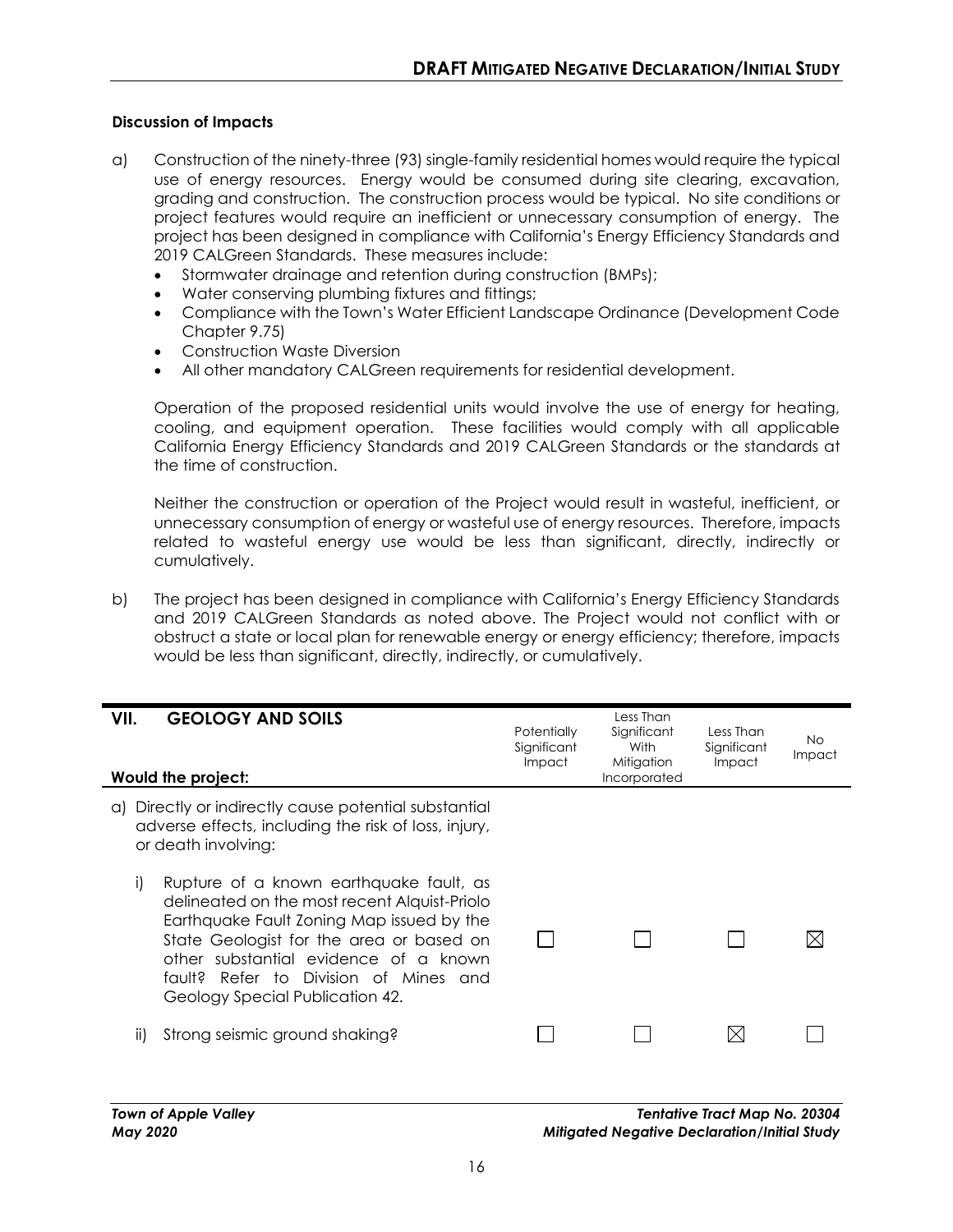| VII. | <b>GEOLOGY AND SOILS</b>                                                                                                                                                                                                                       | Potentially           | Less Than<br>Significant<br>With | Less Than             | <b>No</b>   |
|------|------------------------------------------------------------------------------------------------------------------------------------------------------------------------------------------------------------------------------------------------|-----------------------|----------------------------------|-----------------------|-------------|
|      | Would the project:                                                                                                                                                                                                                             | Significant<br>Impact | Mitigation<br>Incorporated       | Significant<br>Impact | Impact      |
|      | ground failure, including<br>Seismic-related<br>iii)<br>liquefaction?                                                                                                                                                                          |                       |                                  | $\boxtimes$           |             |
|      | Landslides?<br>iv)                                                                                                                                                                                                                             |                       |                                  |                       | $\boxtimes$ |
|      | b) Result in substantial soil erosion or the loss of<br>topsoil?                                                                                                                                                                               |                       |                                  | $\boxtimes$           |             |
|      | c) Be located on a geologic unit or soil that is<br>unstable, or that would become unstable as a<br>result of the project, and potentially result in<br>on- or off-site landslide, lateral spreading,<br>subsidence, liquefaction or collapse? |                       |                                  | ⊠                     |             |
|      | d) Be located on expansive soil, as defined in<br>Table 18-1-B of the Uniform Building Code<br>(1994), creating substantial risks to life or<br>property?                                                                                      |                       |                                  |                       |             |
|      | e) Have soils incapable of adequately supporting<br>use of septic tanks or alternative<br>the<br>wastewater disposal systems where sewers are<br>not available for the disposal of wastewater?                                                 |                       |                                  |                       | IX          |
| f)   | Directly or indirectly destroy<br>unique<br>$\alpha$<br>paleontological resource or site or<br>uniaue<br>geologic feature?                                                                                                                     |                       |                                  | $\boxtimes$           |             |

*a (i). No Impact.* The sites are not located within the boundaries of an earthquake fault zone for fault-rupture hazard as defined by the Alquist-Priolo Earthquake Fault Zoning Act. No known active or potentially active faults traverse the site as shown on the California Geologic Survey Map (2002). Therefore, no impact associated with the rupture of a known earthquake fault would occur.

**Source:** Town of Apple Valley, General Plan EIR

- *a(ii)* **Less than Significant Impact**. Like all of southern California, the Mojave Desert is a seismically active region. According to the geotechnical investigation prepared for the project, the faults most likely to affect the project site are the North Frontal, Helendale-Lockhart, Lenwood-Lockhart, San Andreas, Cucamonga, Cleghorn, and Landers fault zones. The proposed project site is located in a seismically active area and, therefore, will continue to be subject to ground shaking resulting from activity on local and regional faults.
- a(iii) *Less Than Significant Impact.* Liquefaction occurs when groundwater is located near the surface (within 50 feet), and mixes with surface soils during an earthquake. The site is not included within any geologic hazard map as being located within an area with a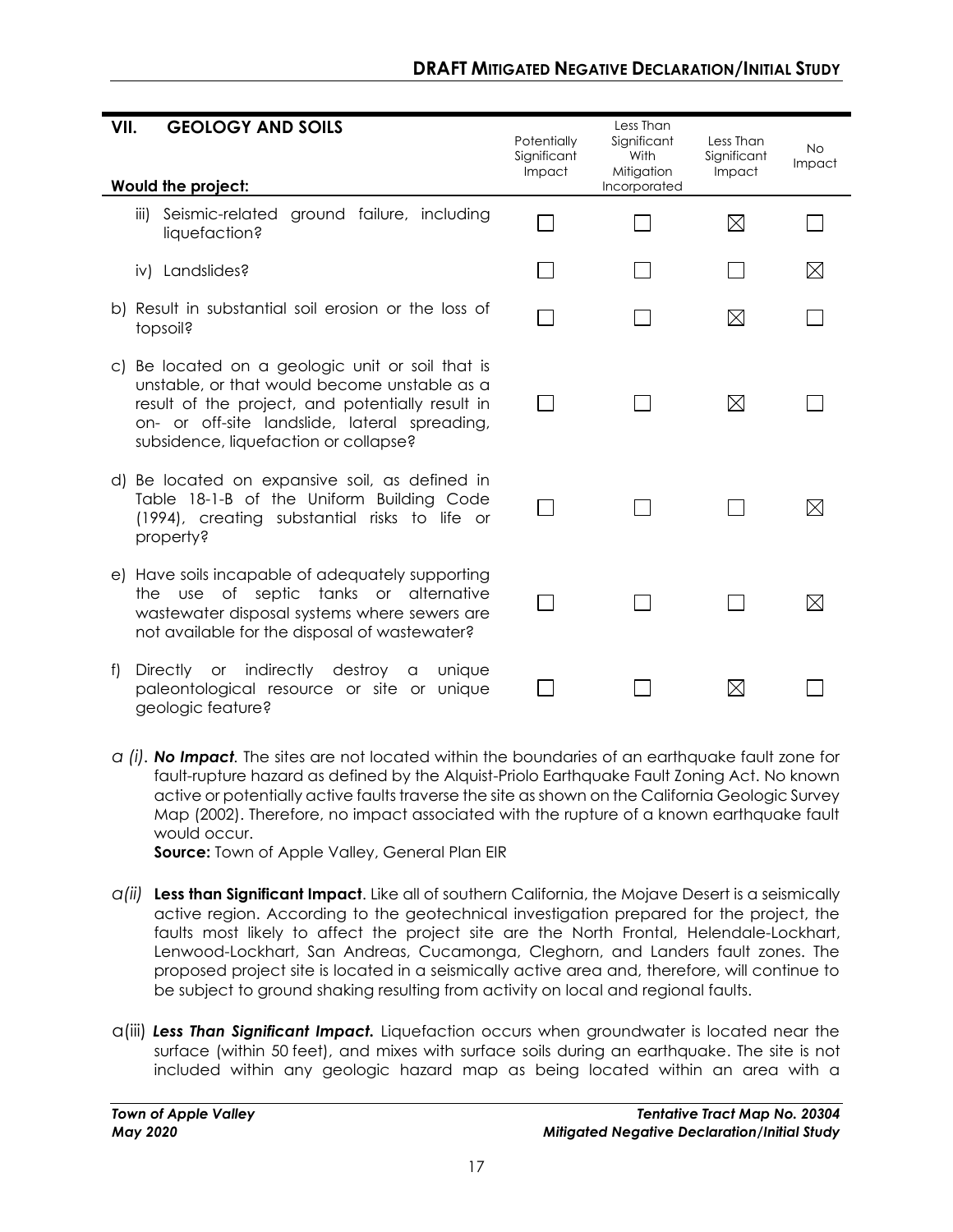liquefaction hazard and is not considered a hazard due to the great depth to groundwater. Impacts associated with liquefaction are less than significant.

- a (iv).*No Impact.* The site is not located within an area that could be susceptible to any landslides.
- b. *Less than Significant Impact.* The proposed project will require the excavation and movement of on-site soils to create the residential pads and proposed new roadways. Currently, construction projects resulting in the disturbance of 1.0 acre or more are required to obtain a National Pollutant Discharge Elimination System (NPDES) permit issued by the Regional Water Quality Control Board (RWQCB). The project's construction contractor will be required to prepare a Storm Water Pollution Prevention Plan (SWPPP) that identifies Best Management Practices (BMPs) to limit the soil erosion during project constructions. Adherence during construction to provisions of the NPDES permit and applicable BMPs contained in the SWPPP will ensure that potential impacts related to this issue are less than significant.
- *c. Less than Significant Impact.* As discussed above, the proposed project site is considered to have a very low potential for liquefaction. The proposed project does not include wells or other uses that will withdraw groundwater. Subsidence of older alluvial materials at the project site is estimated to be 0.05 foot. Additionally, the artificial fill and windblown sand of older alluvium at the site (generally the upper one to three feet and locally up to seven to ten feet) are considered unsuitable to support pavement, fill, structures, walls, or other improvements in their current state. As such, the proposed project site could result in significant impacts related to unstable soil. Adherence to the UBC, CBC, and Town design and engineering standards would ensure impacts associated with unstable soil remain less than significant.
- d. *No Impact.* As identified in the geotechnical study, the soils within the project site are not expansive. The study confirmed that expansive soils do not occur on the site. No impact is anticipated.
- e. *No Impact*. The proposed project will connect to the existing sanitary sewer system. Because septic or alternative waste disposal systems will not be utilized, no impact related to this issue will occur.
- *f. Less than Significant Impact.* The project site is not located within an area identified as highly sensitive for paleontological resources as shown in Exhibit III-5 of the General Plan FEIR.

| <b>GREENHOUSE GAS EMISSIONS</b><br>VIII.<br>Would the project:                                                                         | Potentially<br>Significant<br>Impact | Potentially<br>Significant<br>Unless<br>Mitigation<br>Incorporated | Less Than<br>Significant<br>Impact | No.<br>Impact |
|----------------------------------------------------------------------------------------------------------------------------------------|--------------------------------------|--------------------------------------------------------------------|------------------------------------|---------------|
| Generate greenhouse gas emissions, either<br>αI<br>directly or indirectly, that may have significant<br>impact on the environment?     |                                      |                                                                    |                                    |               |
| b) Conflict with an applicable plan, policy or<br>regulation adopted for the purpose of<br>reducing the emissions of greenhouse gases? |                                      |                                                                    |                                    |               |

*Town of Apple Valley Tentative Tract Map No. 20304 May 2020 Mitigated Negative Declaration/Initial Study*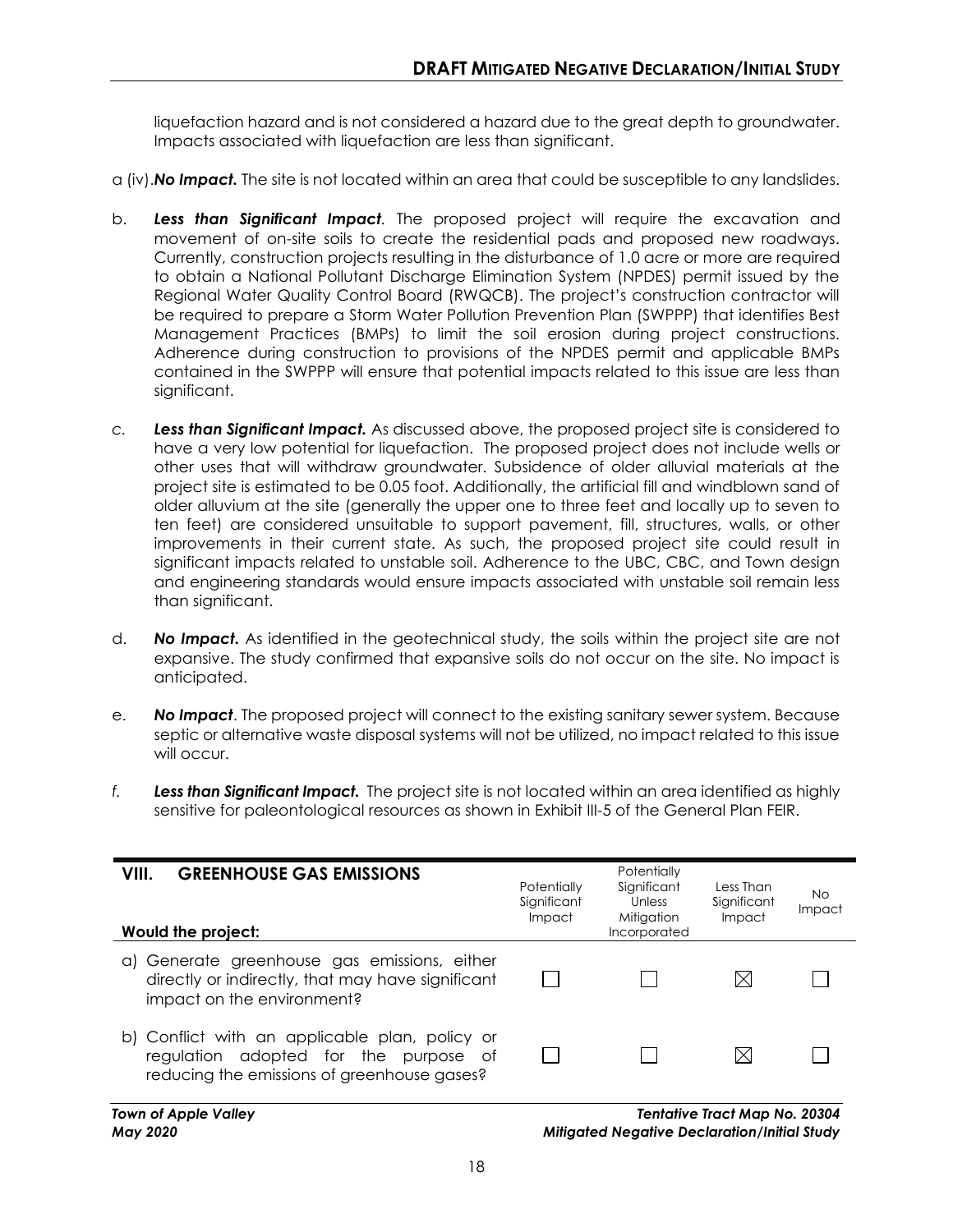a-b. *Less Than Significant Impact.* Both construction and operation of the project will generate greenhouse gas (GHG) emissions. Construction emissions will be generated by a variety of sources, including the operation of construction equipment and energy usage. Construction impacts will be temporary and will end once the project is complete. Typically, they can be minimized by limiting idling times, proper maintenance of heavy machinery, and efficient scheduling of construction activities. Long-term operation of the project will generate GHG emissions from area sources, energy and water usage, mobile sources, and waste disposal.

The project will not exceed the threshold for GHG emissions. Statewide programs and standards, including new fuel-efficient standards for cars and expanding the use of renewable energies, will help reduce GHG emissions over the long-term. The project will be required to comply with standards and regulations for reducing GHG emissions, including the Town's Climate Action Plan and other GHG reducing strategies, including high efficiency HVAC and high efficiency fans. The proposed project will also be required to comply with Title 24 of the California Building Code. These standard requirements and Town initiatives will ensure that GHG emissions from the project are less than significant.

The California Emissions Estimator Model (CalEEMod Version 2016.3.2) was used to estimate greenhouse gases emitted by the project. The results are shown in Table 3.

| Table 3<br><b>Annual GHG Emissions</b><br><b>Tentative Tract Map 20304</b><br>(Metric Tons/Year)                                                                              |                  |          |  |  |
|-------------------------------------------------------------------------------------------------------------------------------------------------------------------------------|------------------|----------|--|--|
| CO <sub>2</sub> e                                                                                                                                                             | <b>Threshold</b> | Exceeds? |  |  |
| 18,625                                                                                                                                                                        | 100,000          | No       |  |  |
| CalEEMod model, version 2016.3.2. Values shown represent the total<br>annual, unmitigated GHG emission projections for construction and<br>operation of the proposed project. |                  |          |  |  |

| <b>HAZARDS AND HAZARDOUS MATERIALS</b><br>IX.<br>Would the project:                                                                                                                                            | Potentially<br>Significant<br>Impact | Less Than<br>Significant<br>With<br>Mitigation<br>Incorporated | Less Than<br>Significant<br><b>Impact</b> | No.<br>Impact |
|----------------------------------------------------------------------------------------------------------------------------------------------------------------------------------------------------------------|--------------------------------------|----------------------------------------------------------------|-------------------------------------------|---------------|
| a) Create a significant hazard to the public or the<br>environment through the routine transport, use,<br>or disposal of hazardous materials?                                                                  |                                      |                                                                |                                           |               |
| b) Create a significant hazard to the public or the<br>environment through reasonably foreseeable<br>upset and accident conditions involving the<br>release of hazardous materials into<br>the<br>environment? |                                      |                                                                |                                           |               |
| Emit hazardous emissions or handle hazardous<br>C)<br>or acutely hazardous materials, substances, or                                                                                                           |                                      |                                                                |                                           |               |

*Town of Apple Valley Tentative Tract Map No. 20304 May 2020 Mitigated Negative Declaration/Initial Study*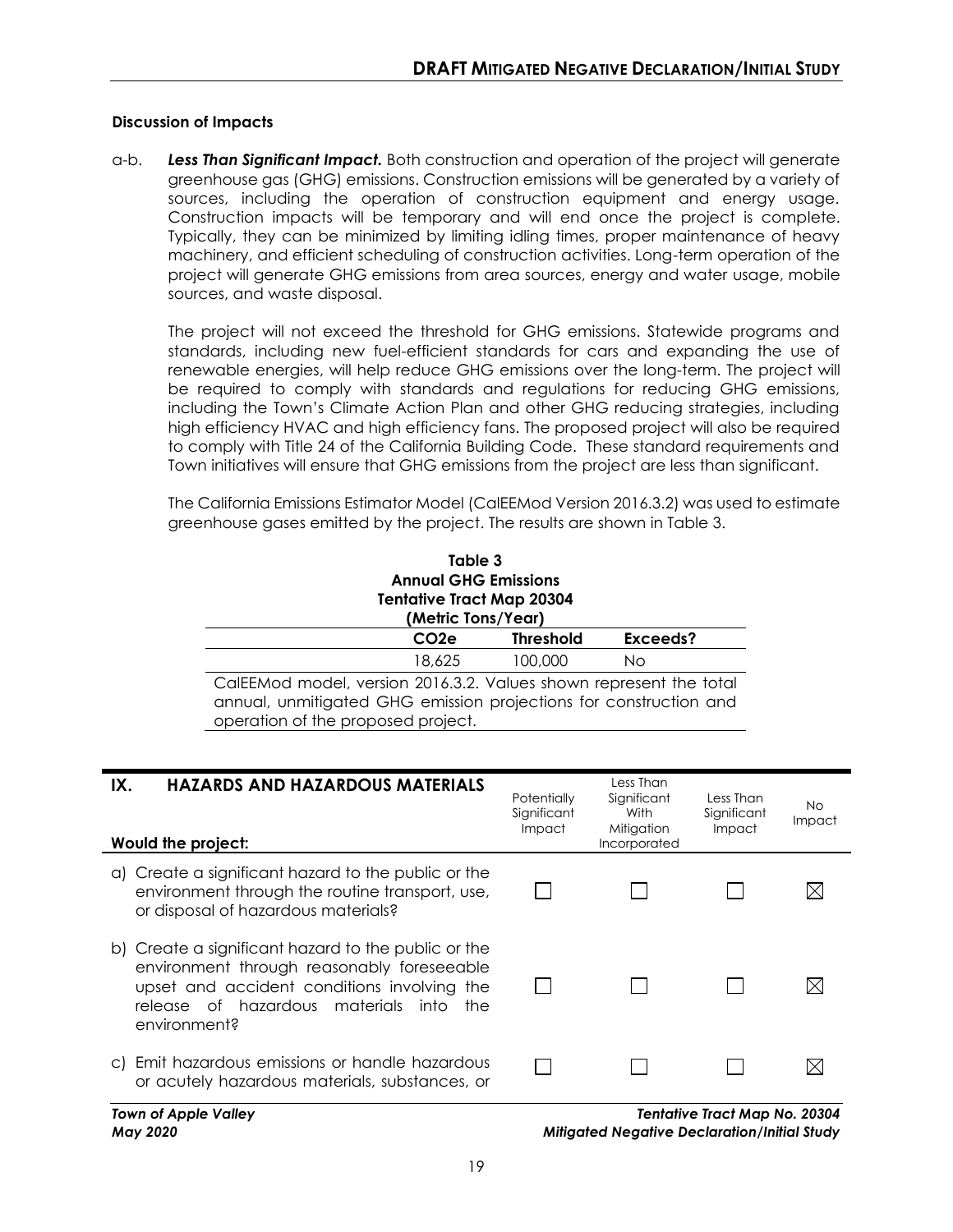#### **IX. HAZARDS AND HAZARDOUS MATERIALS** Less Than Significant **Potentially** Less Than No **Significant** With **Significant** Impact Impact Mitigation Impact **Would the project:** Incorporated waste within one-quarter mile of an existing or proposed school? d) Be located on a site which is included on a list of hazardous materials sites compiled pursuant П  $\Box$  $\Box$  $\boxtimes$ to Government Code Section 65962.5 and, as a result, would it create a significant hazard to the public or the environment? e) For a project located within an airport land use plan or, where such a plan has not been adopted, within two miles of a public airport or П  $\Box$  $\boxtimes$  $\Box$ public use airport, would the project result in a safety hazard or excessive noise for people residing or working in the project area? f) Impair implementation of or physically interfere  $\boxtimes$ with an adopted emergency response plan or  $\Box$  $\Box$  $\Box$ emergency evacuation plan? g) Expose people or structures, either directly or indirectly, to a significant risk of loss, injury or  $\boxtimes$  $\Box$  $\perp$  $\Box$ death involving wildland fires.

- a,b *No Impact.* The proposed project consists of the subdividing the land and the eventual construction of residential homes. This land use will not involve the production, storage, or distribution of hazardous substances except normally occurring household hazardous wastes (such as cleaning products and paints). The range of land use activities proposed on the project site would not allow for the use, storage, disposal, or transport of large volumes of toxic, flammable, explosive, or otherwise hazardous materials that could cause serious environmental damage in the event of an accident. No impact anticipated.
- c. *No Impact.* As the proposed development includes only residential dwelling units, which do not emit hazardous emissions or handle hazardous materials, no impacts associated with this issue are anticipated.
- d. *No Impact.* This project is not on a list of hazardous materials sites compiled pursuant to Government Code Section 65962.5. Therefore, this project would not create a significant hazard to the public or the environment. No impact is anticipated.
- e *Less than Significant Impact.* The subject area is located within two-miles of a designated airport land use. The Apple Valley Airport is located approximately 1.8 miles northeasterly of the subject site. The Town will consult with the county to assure compatibility.
- f. *Less than Significant Impact.* Implementation of the proposed project will increase the number of residential dwelling units within the Town. Development of the proposed project will generate an increase in the amount and volume of traffic on local and regional networks. The developers of the proposed project will be required to design and construct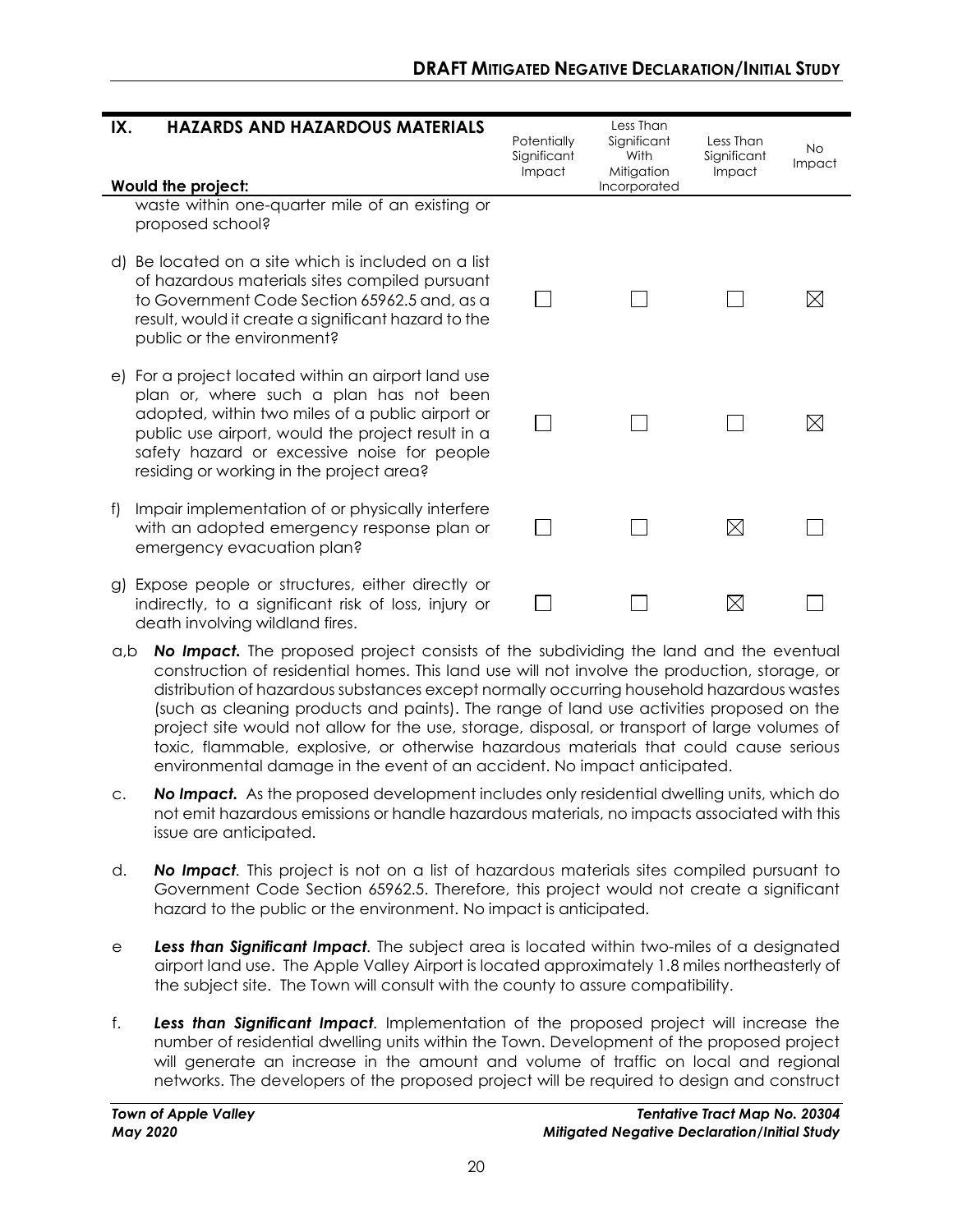applicable roadways to comply with applicable local, regional, State and/or Federal requirements related to emergency access and evacuation plans. Construction activities, which may temporarily restrict vehicular traffic, will be required to implement measures to facilitate the passage of persons and vehicles through/around any required road closures. Adherence to these measures will reduce potential impacts related to this issue to a less than significant level.

g. *Less than Significant Impact.* The magnitude and severity of a wildfire event is measured by calculating the number of acres burned in a specific wildfire event. CAL Fire adopted a Fire Hazard Severity Zone map for the local responsible agencies in 2008, which is found within the Town's Hazard Mitigation Plan for 2017. The Fire Severity Zones are identified as Very High, High, and Moderate through the County of San Bernardino. Apple Valley has nothing higher than moderate fire hazard severity. The project is not within an area mapped as a high fire danger and it does not directly interface with wildlands; therefore, there will be a less than significant impact.

| Χ.           | <b>HYDROLOGY AND WATER QUALITY</b><br>Would the project:                                                                                                                                                                              | Potentially<br>Significant<br>Impact | Less Than<br>Significant<br>With<br>Mitigation<br>Incorporated | Less Than<br>Significant<br>Impact | <b>No</b><br>Impact |
|--------------|---------------------------------------------------------------------------------------------------------------------------------------------------------------------------------------------------------------------------------------|--------------------------------------|----------------------------------------------------------------|------------------------------------|---------------------|
|              |                                                                                                                                                                                                                                       |                                      |                                                                |                                    |                     |
| $\alpha$     | Violate any water quality standards or waste<br>requirements<br>discharge<br>otherwise<br><b>or</b><br>substantially degrade surface or ground water<br>quality?                                                                      |                                      |                                                                | $\boxtimes$                        |                     |
| b)           | Substantially decrease groundwater supplies<br>or interfere substantially with groundwater<br>recharge such that the project may impede<br>sustainable groundwater management of the<br>basin?                                        |                                      |                                                                | $\boxtimes$                        |                     |
| $\mathsf{C}$ | Substantially alter the<br>existing<br>drainage<br>pattern of the site or area, including through<br>the alteration of the course of a stream or river,<br>or through the addition of impervious surfaces,<br>in a manner which would |                                      |                                                                |                                    |                     |
| (i)          | Result in substantial erosion or siltation on- or<br>off-site;                                                                                                                                                                        |                                      |                                                                | $\boxtimes$                        |                     |
| (ii)         | substantially increase the rate or amount of<br>surface runoff in a manner which would result<br>in flooding on- or offsite;                                                                                                          |                                      |                                                                | $\boxtimes$                        |                     |
| (iii)        | create or contribute runoff water which would<br>exceed the capacity of existing or planned<br>stormwater drainage systems or provide<br>substantial additional sources of<br>polluted                                                |                                      |                                                                | $\boxtimes$                        |                     |

runoff; or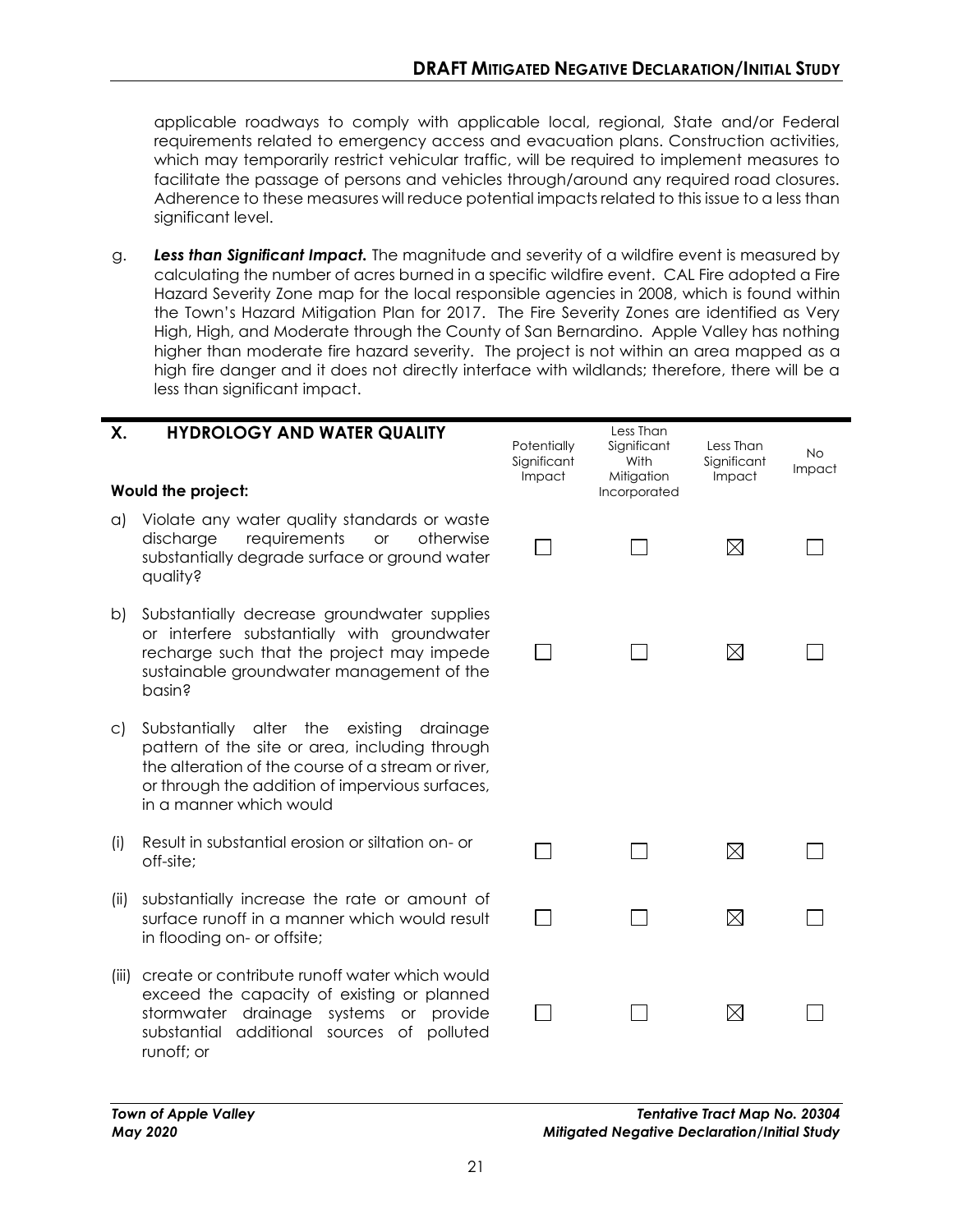| <b>HYDROLOGY AND WATER QUALITY</b><br>Χ.<br>Would the project:                                                                 | Potentially<br>Significant<br>Impact | Less Than<br>Significant<br>With<br>Mitigation<br>Incorporated | Less Than<br>Significant<br>Impact | No.<br>Impact |
|--------------------------------------------------------------------------------------------------------------------------------|--------------------------------------|----------------------------------------------------------------|------------------------------------|---------------|
| (iv) impede or redirect flood flows?                                                                                           |                                      |                                                                | $\boxtimes$                        |               |
| In flood hazard, tsunami, or seich zones, risk<br>d)<br>pollutants due<br>project<br>to<br>release of<br>inundation?           |                                      |                                                                |                                    | $\boxtimes$   |
| Conflict with or obstruct implementation of<br>e)<br>water quality control plan or sustainable<br>groundwater management plan? |                                      |                                                                | $\boxtimes$                        |               |

a. *Less than Significant Impact.* The proposed project will be required to connect to the Town's domestic water and sanitary sewer systems. Liberty Utilities Water provides water service to the site, and the Victor Valley Wastewater Reclamation Authority provides sanitary sewage treatment for the site. Both these agencies are required to comply with the requirements of the State Regional Water Quality Control Board relating to water quality standards and wastewater discharge requirements. Furthermore, as a development project with a disturbance area of greater than 1 acre, and a significant increase in impervious surfaces, the Applicant will be required to obtain coverage under the State Water Resources Control Board (SWRCB) Construction General Permit and be consistent with the General Permit for Waste Discharge Requirements for Storm Water Discharges from Small Municipal Separate Storm Sewer Systems.

The Construction General Permit requires the development and implementation of a stormwater pollution prevention plan (SWPPP), which would include and specify water quality best management practices (BMPs) designed to prevent pollutants from contacting stormwater and keep all products of erosion from moving off site into receiving waters. Routine inspection of all BMPs is required under the provisions of the Construction General Permit, and the SWPPP must be prepared and implemented by qualified individuals as defined by the SWRCB. The project applicant must submit a Notice of Intent (NOI) to the SWRCB to be covered by a NPDES permit and prepare the SWPPP prior to the beginning of construction. The applicant will be required to provide the Town of Apple Valley with its waste discharge identification number (WDID) as evidence that it has met the requirements of the Construction General Permit prior to beginning construction activities.

SWRCB permits require through a combination of specific plan design standards, drainage impact fees, and general Mitigation Measures. As compliance with these permits would be required as a condition to receive authorization to construct, no impact is expected.

b. *Less than Significant Impact.* The project will not substantially deplete groundwater supplies or interfere substantially with groundwater recharge such that there would be a net deficit in aquifer volume or a lowering of the local groundwater table level because the project will be served by an existing water purveyor (Liberty Utilities) that has indicated that there is currently sufficient capacity in the existing water system to serve the anticipated needs of the project.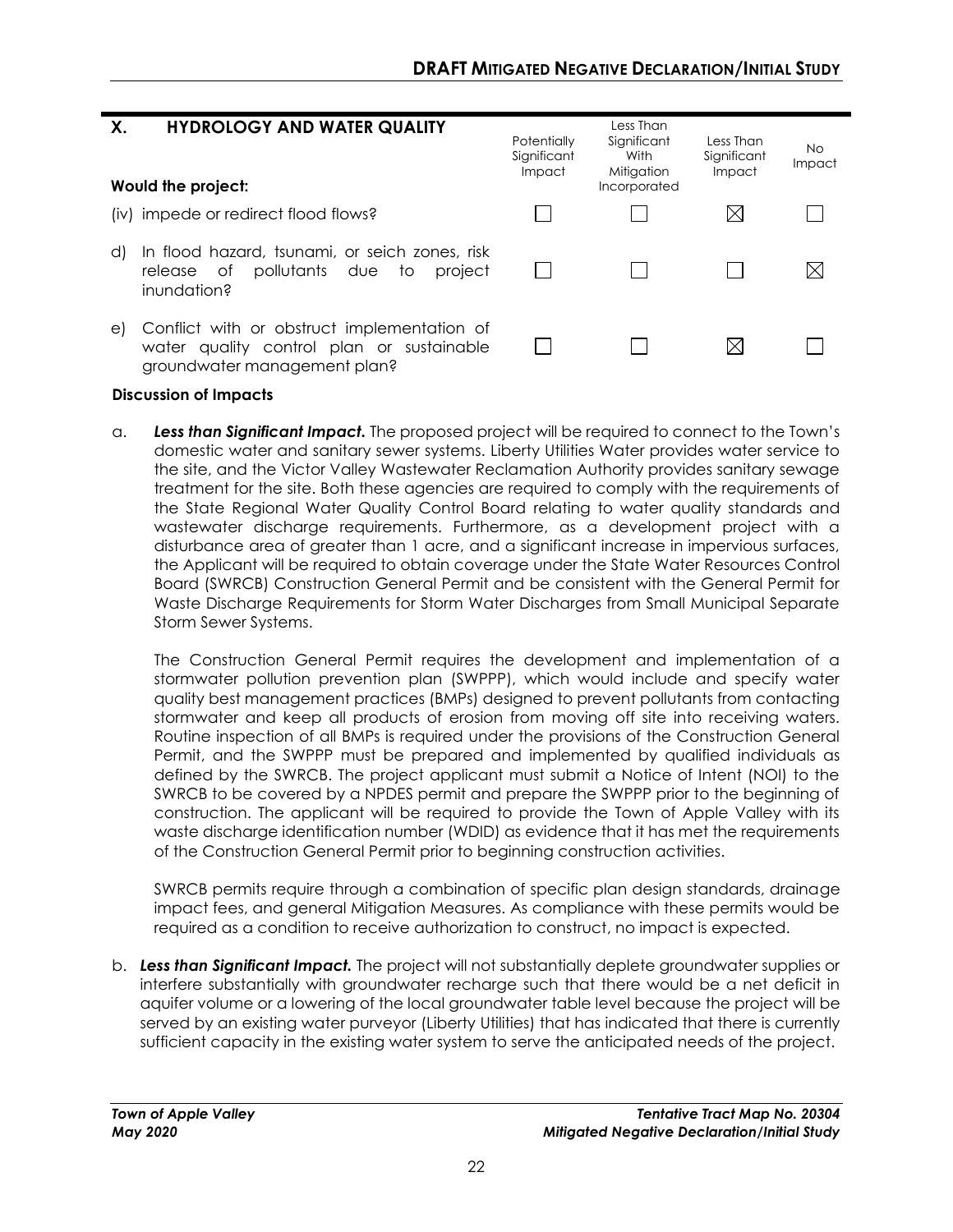- c. *Less than Significant Impact.* The existing surface drainage on the site follows the surface contours that drain to the southwest via sheet flow. The project will include on-site water conveyance lots and one lot for water retention. All drainage facilities must be improved which will result in a less than significant impact.
- d: *No Impact.* The proposed project is not located in a flood zone, tsunami, or seich zones and therefore, no impact is anticipated.
- e. *Less than Significant Impact.* The proposed project will be required to connect to the Town's sanitary sewer systems. Liberty Utility will provide water service to the site, and the Victor Valley Wastewater Reclamation Authority provides sanitary sewage treatment for the site. Both these agencies are required to comply with the requirements of the State Regional Water Quality Control Board relating to water quality standards and wastewater discharge requirements. Furthermore, as a development project with a disturbance area of greater than 1 acre, and a significant increase in impervious surfaces, the Applicant will be required to obtain coverage under the State Water Resources Control Board (SWRCB) Construction General Permit (SWRCB Order 2010-0014-DWQ) and be consistent with the General Permit for Waste Discharge Requirements for Storm Water Discharges from Small Municipal Separate Storm Sewer Systems (SWRCB Order 2013-0001 DWQ, or Small MS4 Permit). Each of these permits are described below:

The Construction General Permit requires the development and implementation of a stormwater pollution prevention plan (SWPPP), which would include and specify water quality best management practices (BMPs) designed to prevent pollutants from contacting stormwater and keep all products of erosion from moving off site into receiving waters. Routine inspection of all BMPs is required under the provisions of the Construction General Permit, and the SWPPP must be prepared and implemented by qualified individuals as defined by the SWRCB. The project applicant must submit a Notice of Intent (NOI) to the SWRCB to be covered by a NPDES permit and prepare the SWPPP prior to the beginning of construction. The applicant will be required to provide the Town of Apple Valley with its waste discharge identification number (WDID) as evidence that it has met the requirements of the Construction General Permit prior to beginning construction activities.

Furthermore, the SWRCB has designated the Town of Apple Valley as a Traditional Small MS4. As part of Phase II regulations promulgated by the U.S. Environmental Protection Agency, the SWRCB adopted the Small MS4 Permit, which requires MS4s serving populations of 100,000 people or less to develop and implement a stormwater management plan with the goal of reducing the discharge of pollutants to the maximum extent possible. As a permittee under the Small MS4 Permit, the Town of Apple Valley is required to condition development projects to be compliant with the standards contained in Section E.12 of the Small MS4 Permit. All development projects (that create or replace more than 5,000 square feet of impervious surfaces) seeking approvals from the Town are required integrate source control BMPs and low impact development (LID) designs into the proposed project to the maximum extent feasible to reduce the potential for pollutants to enter stormwater runoff. This includes site design best management practices (as applicable), such as minimizing impervious areas, maximizing permeability, minimizing directly connected impervious areas, creating reduced or "zero discharge" areas, incorporating trees and landscaping, and conserving natural areas. Facilities must be designed to evapotranspire, infiltrate, harvest/use, and/or biotreat storm water to meet at least one of the hydraulic sizing design criteria contained in the Phase II Small MS4 Permit.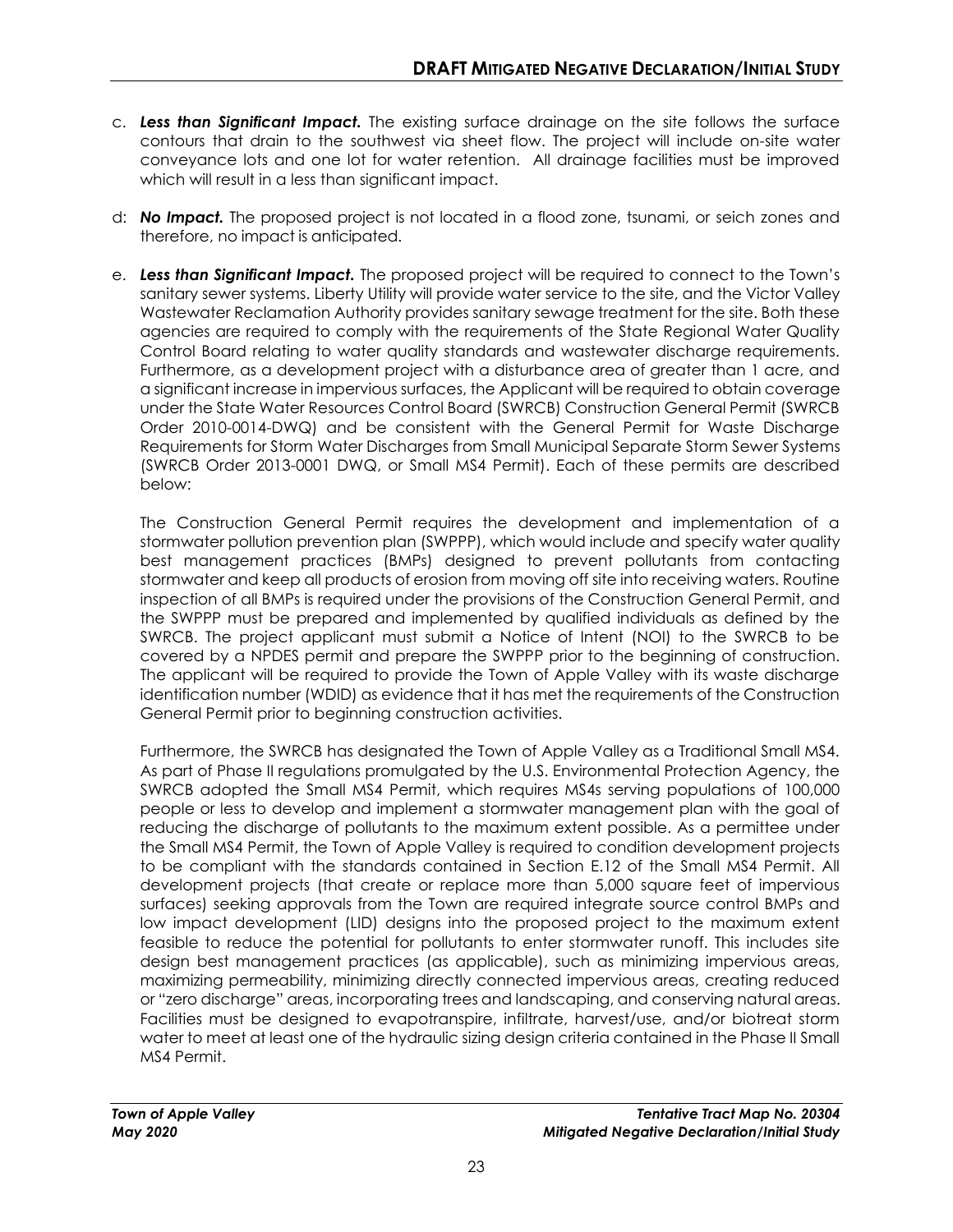| <b>LAND USE AND PLANNING</b><br>XI.<br>Would the project:                                                                                                                                          | Potentially<br>Significant<br>Impact | Less Than<br>Significant<br>With<br>Mitigation<br>Incorporated | Less Than<br>Significant<br>Impact | No<br>Impact |
|----------------------------------------------------------------------------------------------------------------------------------------------------------------------------------------------------|--------------------------------------|----------------------------------------------------------------|------------------------------------|--------------|
| Physically divide an established community?<br>αI                                                                                                                                                  |                                      |                                                                |                                    |              |
| b) Cause a significant environmental impact due<br>to a conflict with any land use plan, policy, or<br>regulation adopted for the purpose of<br>avoiding or mitigating an environmental<br>effect? |                                      |                                                                |                                    |              |

a,b: *No Impact*. The project proposes development on vacant land adjacent to existing residential development to the west across Choco Rd. The project represents a continuation of the surrounding residential uses. Development of the site will not divide an existing neighborhood, nor would it introduce a barrier between residential uses. Therefore, no impacts associated with physically dividing an established neighborhood are anticipated.

| <b>MINERAL RESOURCES</b><br>XII.<br>Would the project:                                                                                                                         | Potentially<br>Significant<br>Impact | Less Than<br>Significant<br>With<br>Mitigation<br>Incorporated | Less Than<br>Significant<br>Impact | No.<br>Impact |
|--------------------------------------------------------------------------------------------------------------------------------------------------------------------------------|--------------------------------------|----------------------------------------------------------------|------------------------------------|---------------|
| a) Result in the loss of availability of a known<br>mineral resource that would be of value to the<br>region and the residents of the state?                                   |                                      |                                                                |                                    | IXI           |
| b) Result in the loss of availability of a locally<br>important mineral resource recovery site<br>delineated on a local general plan, specific<br>plan or other land use plan? |                                      |                                                                |                                    |               |

#### **Discussion of Impacts**

- a. *No Impact.* The sites are not designated as a State Aggregate Resource Area according to the General Plan FEIR; therefore, there is no impact.
- b. *No Impact.* The sites are not designated by the General Plan as a Mineral Resource Zone; therefore, there is no impact.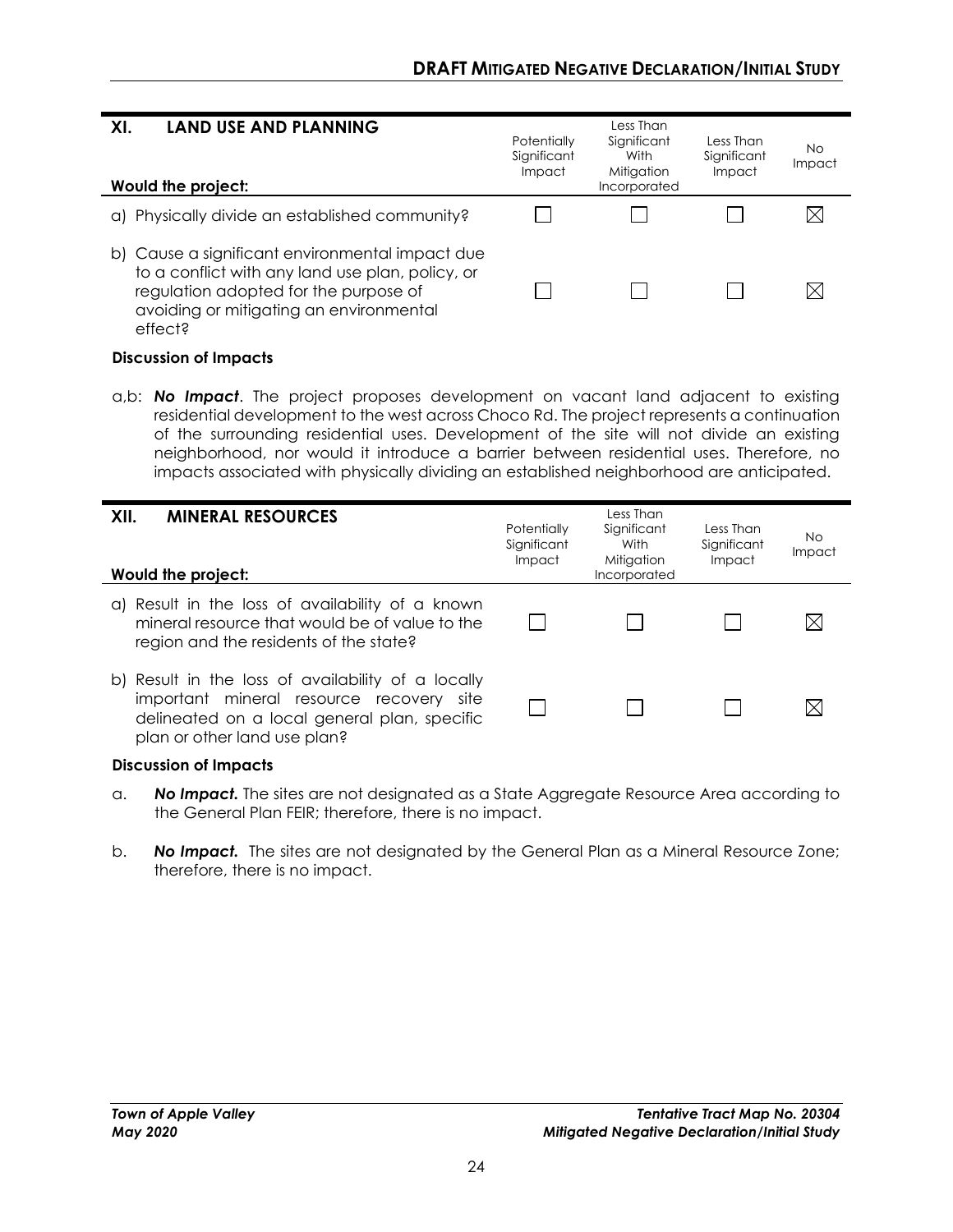| <b>NOISE</b><br>XIII.<br>Would the project result in:                                                                                                                                                                                                                                                                       | Potentially<br>Significant<br><b>Impact</b> | Less Than<br>Significant<br>With<br>Mitigation<br>Incorporated | Less Than<br>Significant<br><b>Impact</b> | No.<br>Impact |
|-----------------------------------------------------------------------------------------------------------------------------------------------------------------------------------------------------------------------------------------------------------------------------------------------------------------------------|---------------------------------------------|----------------------------------------------------------------|-------------------------------------------|---------------|
| Generation of a substantial temporary or<br>a)<br>permanent increase in ambient noise levels in<br>the vicinity of the project in excess of standards<br>established in the local general plan or noise<br>ordinance, or applicable standards of other<br>agencies?                                                         |                                             | $\boxtimes$                                                    |                                           |               |
| b) Generation<br>Оf<br>excessive<br>groundborne<br>vibration or groundborne noise levels?                                                                                                                                                                                                                                   |                                             |                                                                | $\boxtimes$                               |               |
| c) For a project located within the vicinity of a<br>private airstrip or an airport land use plan or,<br>where such a plan has not been adopted,<br>within two miles of a public airport or public use<br>airport, would the project expose people<br>residing or working in the project area to<br>excessive noise levels? |                                             |                                                                |                                           |               |

a. *Less than Significant Impact with Mitigation.* Sensitive receptors within the project vicinity that may be affected by increased noise levels associated with the proposed project include single-family residences adjacent to the site. These sensitive land uses may be potentially affected by noise generated during construction and operation of the proposed project. The proposed project has the potential to cause noise levels to exceed the standards within the Town Code during construction and operational phases. Short-term noise increases from the proposed project would be generated during grading and construction activities. These activities would be short-term and would be subject to the construction activity restrictions in the Town Code. With implementation of the identified mitigation measures, potential short term construction and long-term operational noise impacts would be reduced to below a level of significance. The subject site is adjacent to Choco Road, a noise impact roadway at ultimate building out. A Noise Study was prepared by Eilar Associates Inc dated September 2019. The study concluded that as the tract is designed, the noise impacts are not expected to exceeded 65 dBA CNEL at any outdoor use areas of the project site.

## *Mitigation Measures*

- *N-1* A six (6)-foot high solid concrete masonry wall constructed along Choco Road.
- **N-2** As otherwise required by Title 24 and building codes for energy efficiency the homes will be equipped double pane insulating windows and sliding glass door will provide further noise attenuation with a rating of 26 or greater.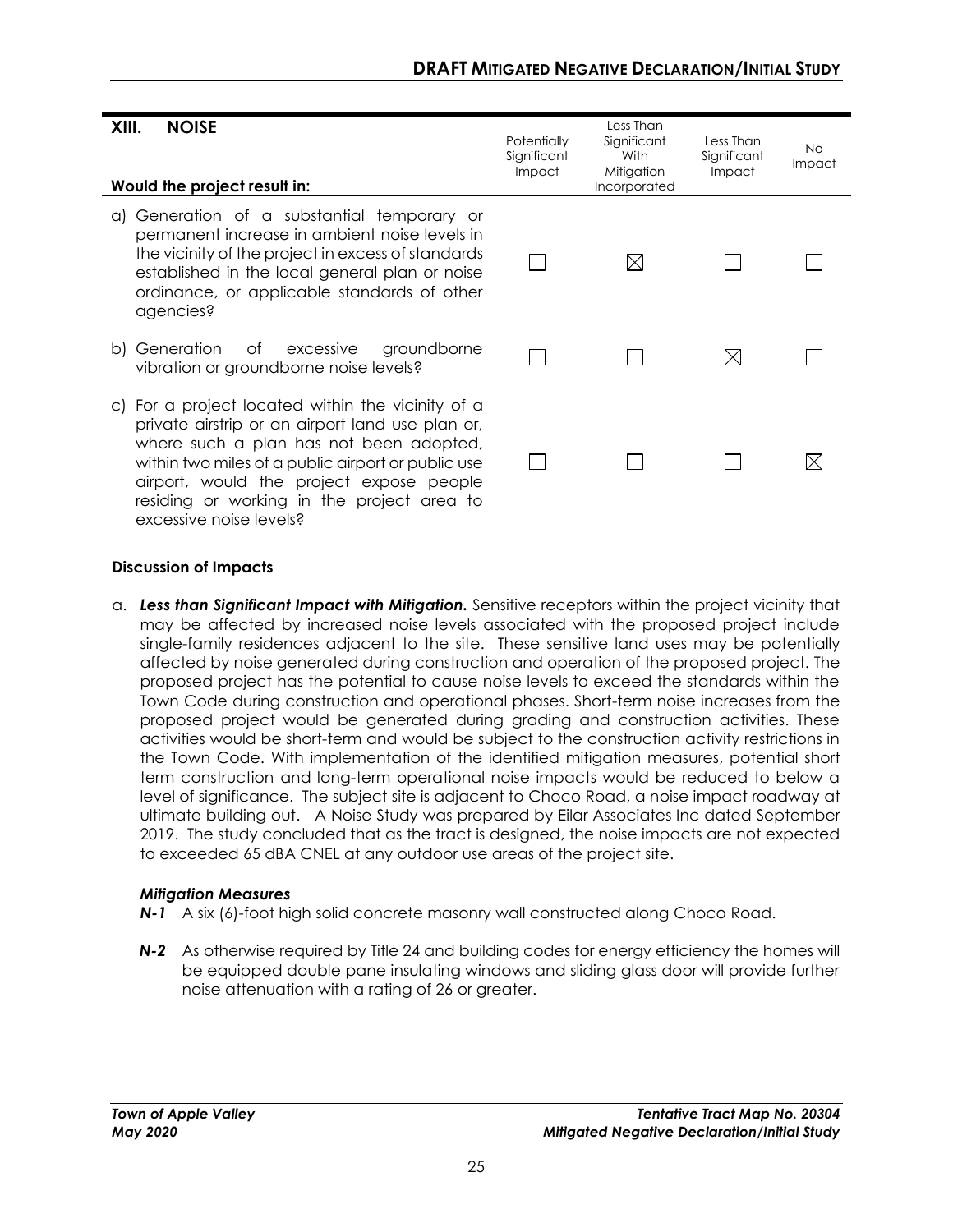*Short-Term Construction-Related Impacts. The following measures would reduce short-term construction-related noise impacts associated with the proposed project:*

- *N-3 The construction contractor shall equip all construction equipment, fixed or mobile, with properly operating and maintained mufflers consistent with manufacturers' standards.*
- *N-4 The construction contractor shall place all stationary construction equipment so that emitted noise is directed away from sensitive receptors to the east of the site.*
- *N-5 The construction contractor shall locate equipment staging in areas that will create the greatest distance between construction-related noise sources and noise-sensitive receptors to the east of the site during all project construction.*
- *N-6 All construction, maintenance, or demolition activities within the Town's boundary shall be limited to the hours of 7:00 a.m.–7:00 p.m. of any working day Monday through Friday, and all construction, maintenance, or demolition activities shall be prohibited on Saturdays, Sundays and holidays. Exceptions to these standards may be granted by the Town Council. Sundays and holidays. Exceptions to these standards may be granted by the Town Council.*
- b.*Less than Significant Impact.* Construction of and operation of the uses associated with this type of project do not induce substantial groundborne vibrations. As such, a less than significant impact is anticipated.
- c. *No Impact.* The subject area is not located in the vicinity of a designated airport land use, private airstrip, or within two-mile radius of a public airport; therefore, no impact is anticipated.

| <b>POPULATION AND HOUSING</b><br>XIV.<br>Would the project:                                                                                                                                                                        | Potentially<br>Significant<br>Impact | Less Than<br>Significant<br>With<br>Mitigation<br>Incorporated | Less Than<br>Significant<br>Impact | No.<br>Impact |
|------------------------------------------------------------------------------------------------------------------------------------------------------------------------------------------------------------------------------------|--------------------------------------|----------------------------------------------------------------|------------------------------------|---------------|
| Induce substantial unplanned population<br>a)<br>growth in an area, either directly (for example,<br>by proposing new homes and businesses) or<br>indirectly (for example, through extension of<br>roads or other infrastructure)? |                                      |                                                                |                                    |               |
| substantial numbers of<br>Displace<br>existing<br>b)<br>housing,<br>necessitating<br>the<br>people<br><b>or</b><br>Оf<br>construction<br>replacement<br>housina<br>elsewhere?                                                      |                                      |                                                                |                                    |               |

#### **Discussion of Impacts**

a. *Less than Significant Impact.* The proposed project site consists of the construction of ninetythree (93) dwelling units. These new dwelling units would induce population growth to the area. The proposed project site is currently designated as residential use in the General Plan. The proposed residential uses meet the Town's goal of providing housing opportunities for the increasing population within the Town of Apple Valley. As the proposed project is consistent with and has been anticipated by the Town's General Plan, a less than significant growth inducing impact would be associated with development of the project site.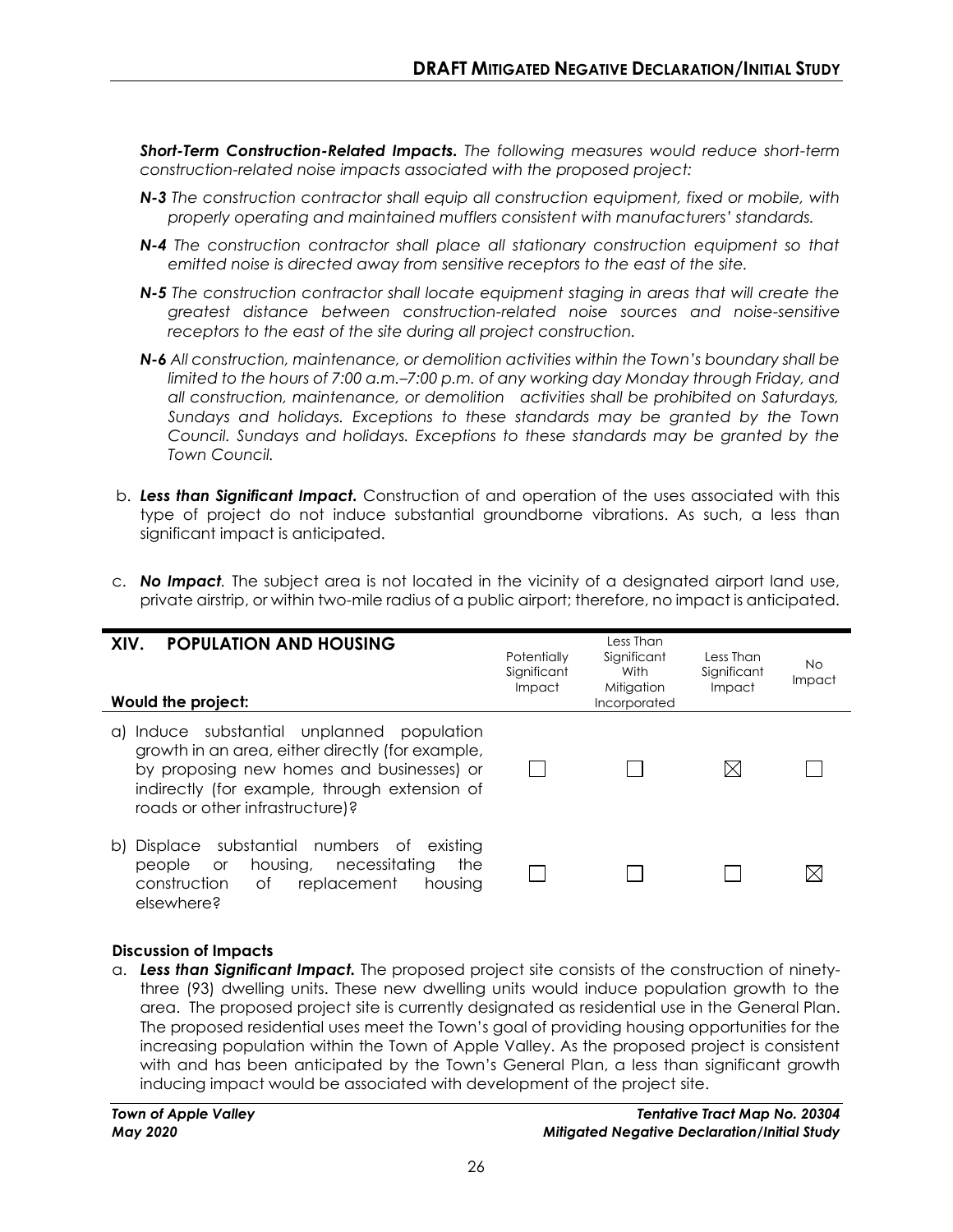**Source:** Apple Valley General Plan, Housing Element.

b: *No Impact.* The proposed project site is currently vacant and, therefore, no displacement of housing or residents will occur. Replacement housing will not be required, and no impact associated with this issue will occur.

| XV.          | <b>PUBLIC SERVICES</b><br>Would the project result in:                                                                                                                                                                                                                                                                                                                                                            | Potentially<br>Significant<br>Impact | Less Than<br>Significant<br>With<br>Mitigation<br>Incorporated | Less Than<br>Significant<br>Impact | <b>No</b><br><b>Impact</b> |
|--------------|-------------------------------------------------------------------------------------------------------------------------------------------------------------------------------------------------------------------------------------------------------------------------------------------------------------------------------------------------------------------------------------------------------------------|--------------------------------------|----------------------------------------------------------------|------------------------------------|----------------------------|
|              | Substantial adverse physical impacts associated<br>with the provision of new or physically altered<br>governmental facilities, need for new or physically<br>altered governmental facilities, the construction of<br>which could cause significant environmental<br>impacts, in order to maintain acceptable service<br>ratios, response times or other performance<br>objectives for any of the public services: |                                      |                                                                |                                    |                            |
| $\alpha$     | Fire protection?                                                                                                                                                                                                                                                                                                                                                                                                  |                                      |                                                                | $\boxtimes$                        |                            |
| $\mathsf{b}$ | Police protection?                                                                                                                                                                                                                                                                                                                                                                                                |                                      |                                                                | $\boxtimes$                        |                            |
| $\circ$      | Schools?                                                                                                                                                                                                                                                                                                                                                                                                          |                                      |                                                                | $\boxtimes$                        |                            |
| d)           | Parks?                                                                                                                                                                                                                                                                                                                                                                                                            |                                      |                                                                | $\boxtimes$                        |                            |
| e)           | Other public facilities?                                                                                                                                                                                                                                                                                                                                                                                          |                                      |                                                                |                                    |                            |

#### **Discussion of Impacts**

a. *Less than Significant Impact***.** Fire service would be provided to the project uses by the Apple Valley Fire Protection District. The proposed project is located approximately 2 miles from the station located on Highway 18 and Kamana. Due to the close proximity of the fire station, the proposed project would be within the standard respond times of the Fire Protection District. However, as with any new development, the proposed project would increase the need for fire protection services within the Town. As a result, the applicant for the construction of the new dwelling units will be required to pay applicable fire service fees prior to occupancy. The payment of fees satisfies the requirements for development impacts on fire services. With the payment of the fire service fee, potential impacts related to the provision of fire services would be reduced to a less than significant level.

**Source:** Town of Apple Valley, General Plan EIR

b. *Less than Significant Impact.* The Town of Apple Valley provides law enforcement services for residents and businesses within the Town limits via a contract with the San Bernardino County Sheriff's Department. The Sheriff station is located at 14931 Dale Evans Parkway. Based on the projected increase in population at build-out, the project does not warrant an additional police officer. Further, the construction of new dwelling units will be required to pay applicable law enforcement facilities fee prior to occupancy. The payment of fees satisfies the requirements for development impacts on police facilities. With the payment of the law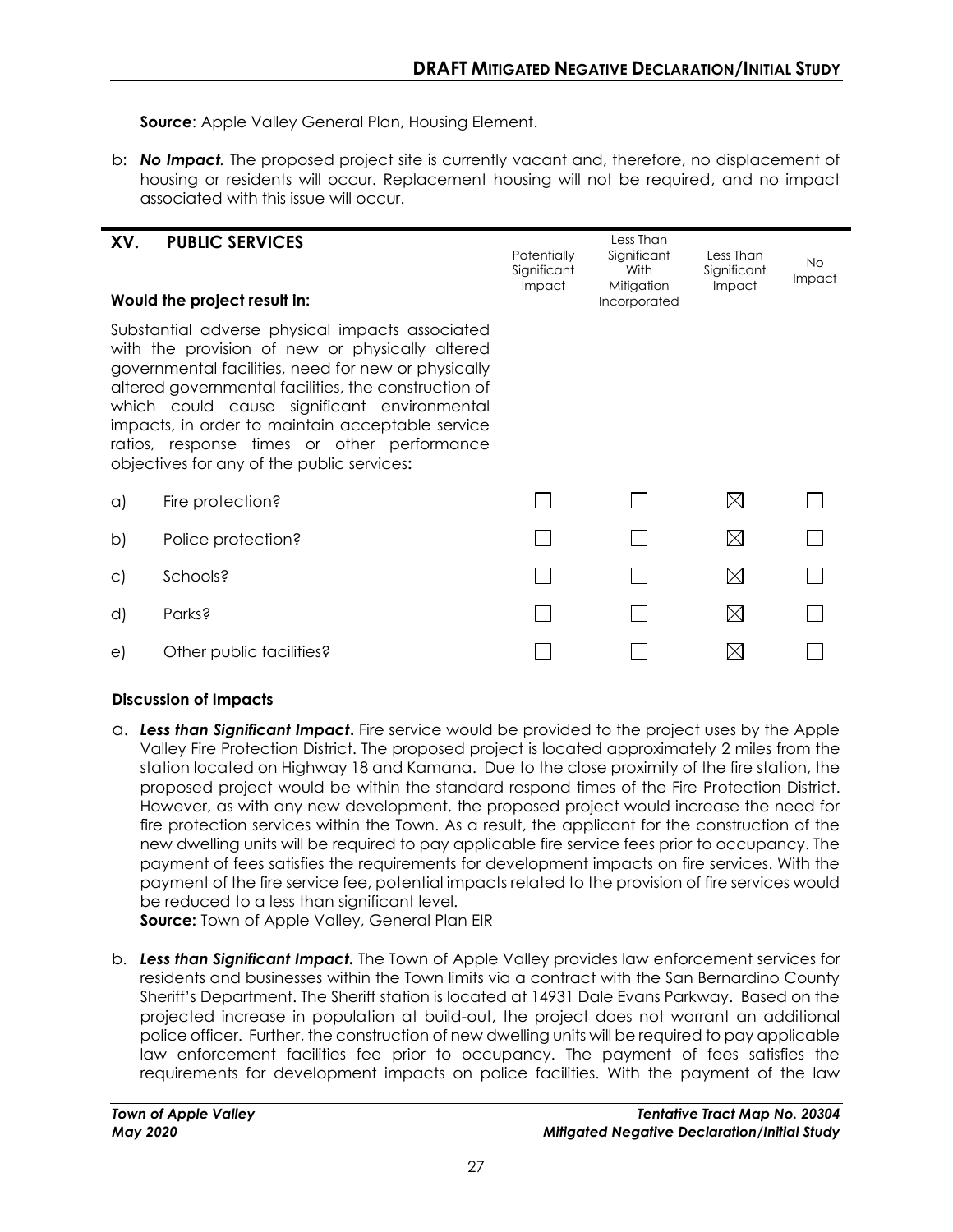enforcement facilities fees, potential impacts related to the provision of police services would be reduced to a less than significant level.

**Source:** Town of Apple Valley, General Plan EIR and Building & Safety Impact Fee Schedule

c. *Less than Significant Impact.* Implementation of the proposed project will lead to the construction of ninety-three (93) residential dwelling units that would house school-aged children. The Apple Valley Unified School District would serve the project site. Section 65995 of the California Government Code requires developers to pay a onetime fee for school capital acquisitions and improvements and prohibits state or local agencies from imposing school impact mitigation fees, dedications or other requirements in excess of those provided in the statute. As such, the applicant for the construction of the new dwelling units proposed in the project is required to pay applicable school fees prior to occupancy. The payment of fees satisfies the requirements for the development impacts on school facilities. With the payment of school impact mitigation fees, potential impacts related to the provision of schools would be reduced to a less than significant level. **Source:** Town of Apple Valley, General Plan EIR

- d. *Less than Significant Impact.* The proposed development of approximately ninety-three (93) dwelling units would increase the current population. The increase in population would result in increased demand for and use of local parks. In order to reduce potential impacts upon local parks, the proposed project is required to pay Quimby Fees to pay its fair share for park facilities. Through the development impact fees, the impact upon park facilities would be reduced to less than significant.
- e. *Less than Significant Impact.* The development will not exceed demand that has been previously considered in The Town's General Plan EIR.

| <b>RECREATION</b><br>XVI.<br>Would the project:                                                                                                                                                         | Potentially<br>Significant<br>Impact | Less Than<br>Significant<br>With<br>Mitigation<br>Incorporated | Less Than<br>Significant<br>Impact | No.<br>Impact |
|---------------------------------------------------------------------------------------------------------------------------------------------------------------------------------------------------------|--------------------------------------|----------------------------------------------------------------|------------------------------------|---------------|
| Increase the use of existing neighborhood and<br>a<br>regional parks or other recreational facilities<br>such that substantial physical deterioration of<br>the facility would occur or be accelerated? |                                      |                                                                |                                    |               |
| Does the project include recreational facilities<br>b)<br>or require the construction or expansion of<br>recreational facilities, which might have an<br>adverse physical effect on the environment?    |                                      |                                                                |                                    |               |

## **Discussion of Impacts**

a. *Less than Significant Impact.* The project proposes development of ninety-three (93) dwelling units, which would increase the current population. This population increase may result in impacts to local and regional park facilities. The project site is located in close proximity to many regional recreational opportunities. There is a total of thirteen (13) local parks within the Town's jurisdictional boundaries. Two (2) of the thirteen (13) parks are located approximately 2.5 miles from the project site and would be used by residents within the proposed project. These parks include Corwin Park and Brewster Park. This is a request to subdivide approximately fifty-five (55) acres into ninety-three (93) single-family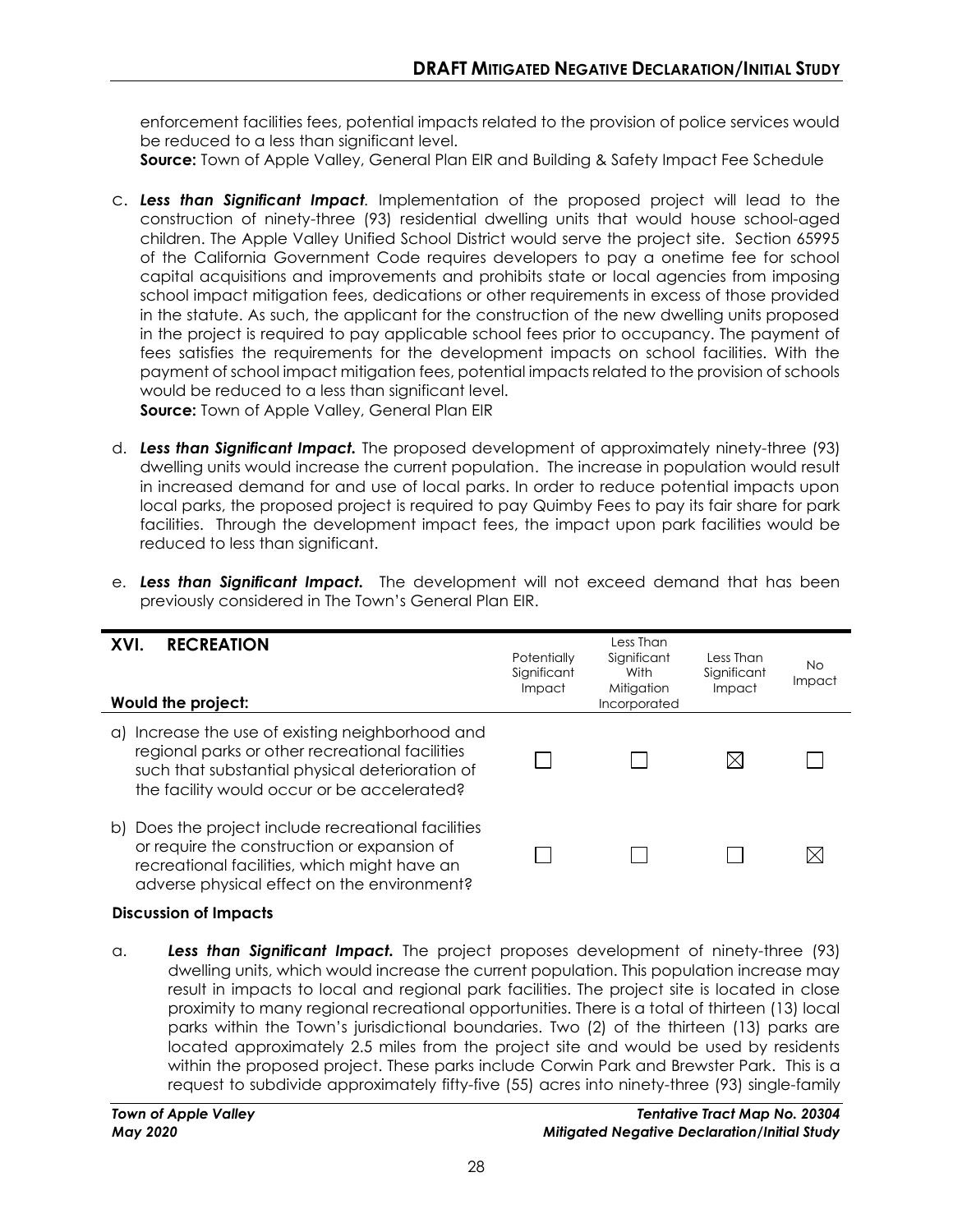residential lots in the Residential Equestrian (R-EQ) zoning designation for future residential development will increase the use of existing neighborhood and regional parks or other recreational facilities. Per the Town Code, the Park Development fee will be assessed per dwelling unit.

b. **No Impact.** The proposed project does not include recreational facilities and would not induce the need for any construction or expansion of recreational facilities. No impact is anticipated.

| <b>TRANSPORTATION</b><br>XVII.<br>Would the project:                                                                                                                                   | Potentially<br>Significant<br>Impact | Less Than<br>Significant<br>With<br>Mitigation<br>Incorporated | Less Than<br>Significant<br>Impact | <b>No</b><br><b>Impact</b> |
|----------------------------------------------------------------------------------------------------------------------------------------------------------------------------------------|--------------------------------------|----------------------------------------------------------------|------------------------------------|----------------------------|
| a) Conflict with a program plan, ordinance or<br>policy addressing the circulation system,<br>including transit, roadway,<br>bicycle<br>and<br>pedestrian facilities?                  |                                      |                                                                |                                    |                            |
| b) Would the project conflict or be inconsistent<br>with CEQA Guidelines section<br>15064.3.<br>subdivision (b)?                                                                       |                                      |                                                                |                                    |                            |
| Substantially increase hazards due to a<br>$\mathsf{C}$<br>geometric design feature (e.g., sharp curves or<br>dangerous intersections) or incompatible uses<br>(e.g., farm equipment)? |                                      |                                                                |                                    |                            |
| d) Result in inadequate emergency access?                                                                                                                                              |                                      |                                                                |                                    |                            |

#### **Discussion of Impacts**

- a. *Less than Significant Impact.* Primary access to the site will be provided via Choco Road, with two access points from Choco Road. Regional access to the site is provided by Interstate 15 via an interchange on Highway 18. The proposed project would increase the existing traffic load along these roadways as well as impact others within the vicinity of the project site. The roadway adjacent to the development will be required to be improved to the Town's road standards and is consistent with the Circulation Map. The project requires payment of traffic impact fees to reduce regional traffic impacts
- b. *No Impact.* CEQA Guidelines section 15064.3(c) provides that a lead agency "may elect not be governed by the provisions" of the section immediately; otherwise, the section's provisions apply July 1, 2020. Here, the Town has not elected to be governed by Section 15064.3. Accordingly, an analysis of vehicles miles traveled (VMT) in not necessary to determine whether a proposed project will have a significant transportation impact.
- c. *No Impact.* The project does not include the construction of any sharp curves. The new intersections to be created as part of the project mostly align with existing roadways. As the project does not include the construction of any structure or feature that will create a substantial increase in hazards due to a design feature, no impacts are anticipated.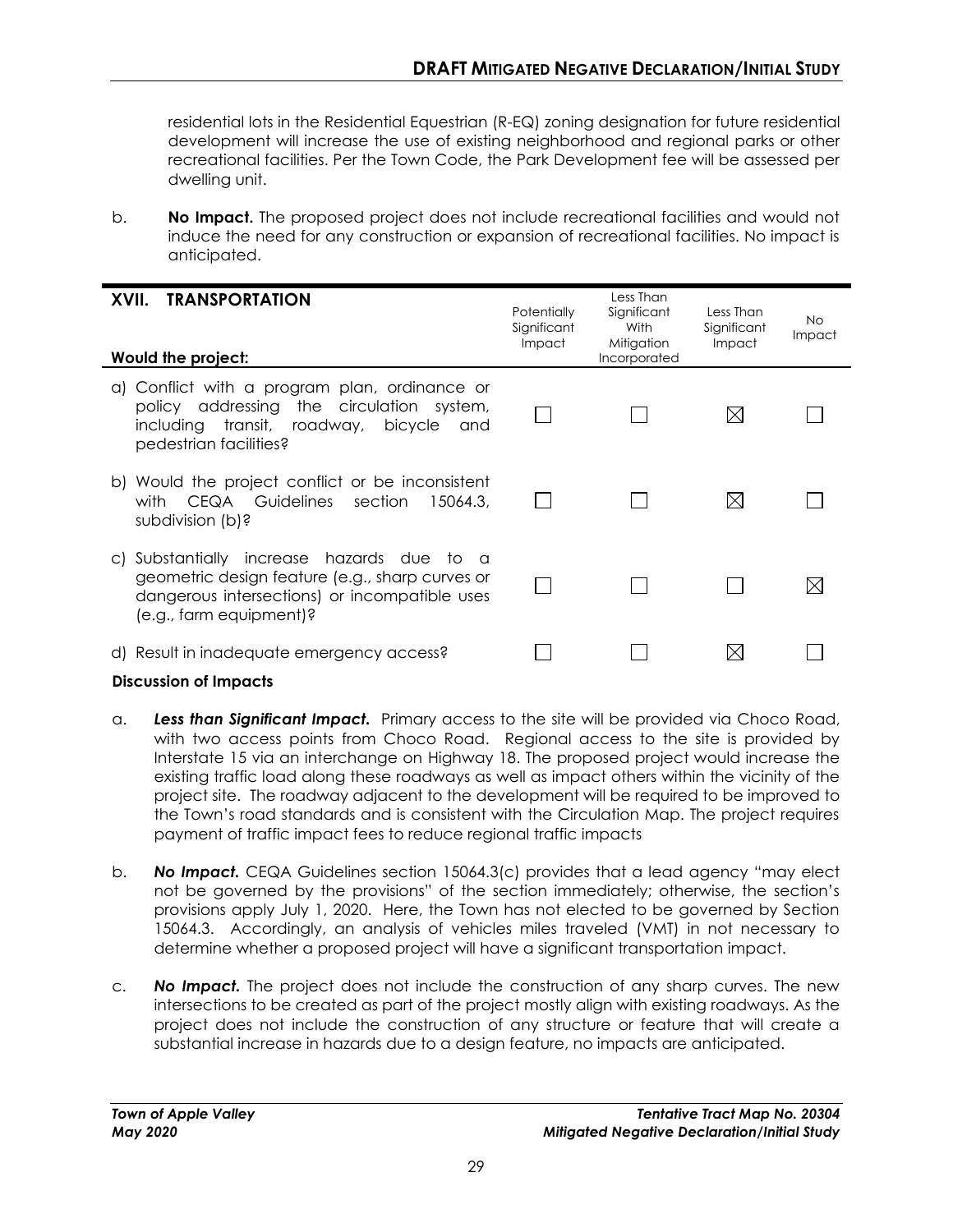d. *No Impact.* The project will be designed to provide access for all emergency vehicles and, therefore, will not create inadequate emergency access. Primary access would be provided on Choco Road with two access points. The Town of Apple Valley has not developed a formal evacuation plan; however, the Apple Valley Fire Protection District will review the tract map for adequate emergency access and development requirements as conditions of approval. No impacts are anticipated.

| <b>XVIII. TRIBAL RESOURCES</b><br>Would the project:                                                                                                                                                                                                                                                                                                                                                 | Potentially<br>Significant<br>Impact | Less Than<br>Significant<br>With<br>Mitigation<br>Incorporated | Less Than<br>Significant<br>Impact | No.<br>Impact |
|------------------------------------------------------------------------------------------------------------------------------------------------------------------------------------------------------------------------------------------------------------------------------------------------------------------------------------------------------------------------------------------------------|--------------------------------------|----------------------------------------------------------------|------------------------------------|---------------|
| a) Cause a substantial adverse change in the<br>significance of a tribal cultural resource,<br>defined in Public Resources Code section 21074<br>either a site, feature, place, cultural<br>as<br>landscape that is geographically defined in<br>terms of the size and scope of the landscape,<br>sacred place, or object with cultural value to a<br>California Native American tribe, and that is: |                                      |                                                                |                                    |               |
| i)<br>Listed or eligible for listing in the California<br>Register of Historical Resources, or in a local<br>register of historical resources as defined in<br>Public Resources Code section 5020.1(k), or                                                                                                                                                                                           |                                      |                                                                | $\boxtimes$                        |               |
| ii)<br>A resource determined by the lead<br>agency, in its discretion and supported by<br>substantial evidence, to be significant<br>pursuant to criteria set forth in subdivision<br>(c) of Public Resources Code section<br>5024.1, the lead agency shall consider the<br>significance of the resource to a California                                                                             |                                      |                                                                | $\boxtimes$                        |               |

a) i-ii. *Less than Significant Impact*A cultural resources assessment of the proposed project site was completed by Duke CRM dated November 2019. A field survey of the site found no cultural resources of any kind. Therefore, development of the site would be considered a less than significant impact and no mitigation is necessary. The study found no prehistoric resources on the project site and no resources recorded within a mile of the site. The study also included outreach and consultation with Native American Tribes. During the AB 52 consultation process, correspondence was received by San Manuel Band of Mission Indians (SMBMI), and Jessica Mauck, from its Cultural Resource Management Department, does not believe any cultural resources will be impacted as a result of the project. However, SMBMI requested language for Conditions of Approval in the event cultural resources are discovered during project activities.

Native American tribe.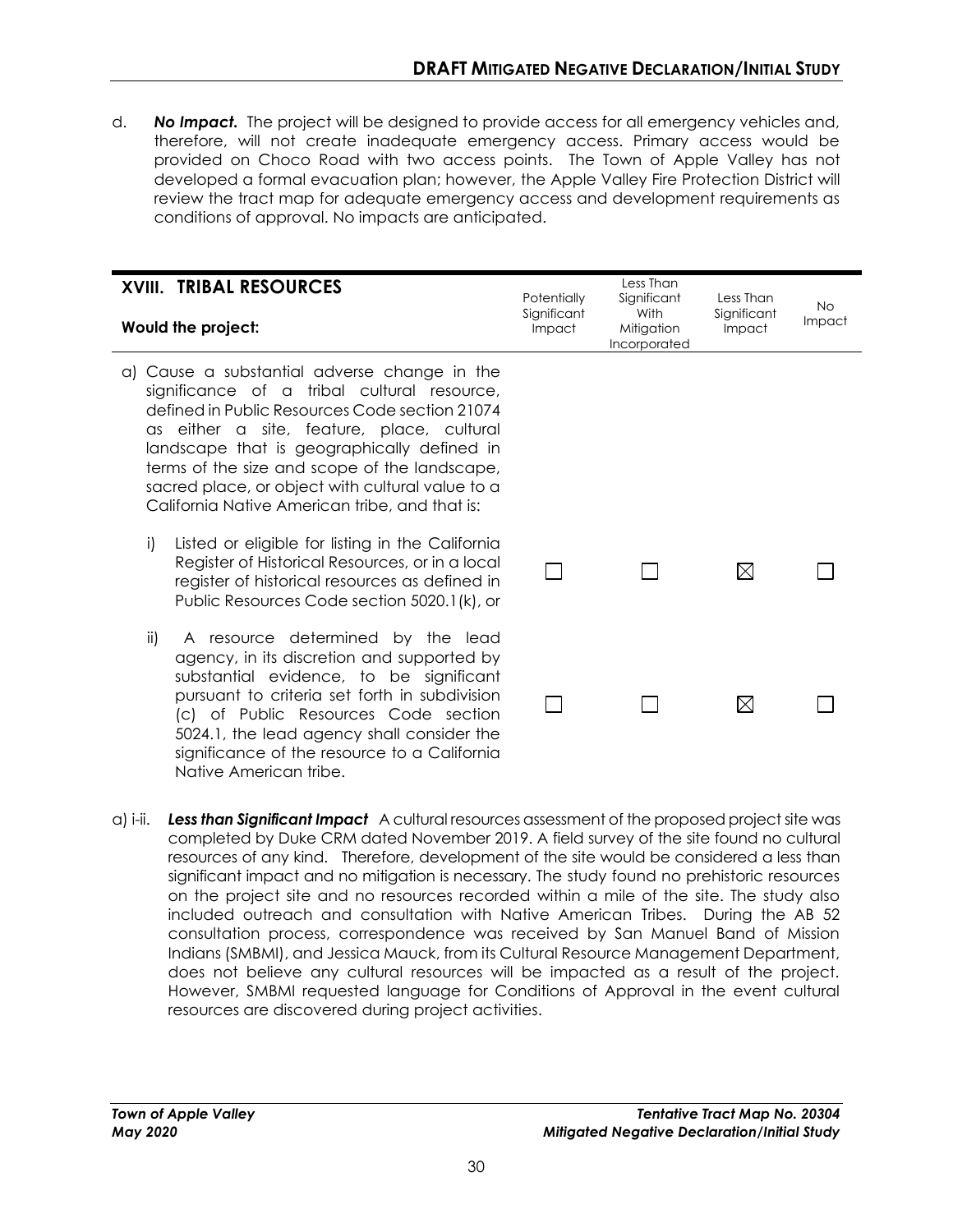| UTILITIES AND SERVICE SYSTEMS<br>XIX.                                                                                                                                                                                                                                                                                                   | Potentially<br>Significant | Less Than<br>Significant<br>With | Less Than<br>Significant | <b>No</b> |
|-----------------------------------------------------------------------------------------------------------------------------------------------------------------------------------------------------------------------------------------------------------------------------------------------------------------------------------------|----------------------------|----------------------------------|--------------------------|-----------|
| Would the project:                                                                                                                                                                                                                                                                                                                      | Impact                     | Mitigation<br>Incorporated       | Impact                   | Impact    |
| result<br>the<br>relocation<br>a) Require<br>or<br>in in<br>Ωr<br>construction of new or expanded water,<br>wastewater treatment or storm water drainage,<br>electric<br>natural<br>power,<br>gas,<br>or<br>telecommunications facilities, the construction<br>or relocation of which could cause significant<br>environmental effects? |                            |                                  | $\boxtimes$              |           |
| b) Have sufficient water supplies available to serve<br>the project and reasonably foreseeable future<br>development during normal, dry and multiple<br>dry years?                                                                                                                                                                      |                            |                                  | ⊠                        |           |
| Result in a determination by the wastewater<br>$\circ$<br>treatment provider which serves or may serve<br>the project that it has adequate capacity to<br>serve the<br>project's projected demand in<br>addition<br>to<br>the<br>provider's<br>existing<br>commitments?                                                                 |                            |                                  | $\boxtimes$              |           |
| d) Generate solid waste in excess of State or local<br>standards, or in excess of the capacity of local<br>otherwise<br>infrastructure.<br>impair<br>$\alpha$<br>the<br>attainment of solid waste reduction goals?                                                                                                                      |                            |                                  | $\boxtimes$              |           |
| e) Comply with federal,<br>state,<br>and<br>local<br>management and reduction statutes and<br>regulations related to solid waste?                                                                                                                                                                                                       |                            |                                  | $\boxtimes$              |           |

- a. *Less than Significant Impact.* There are existing utilities in the area to serve the project site. The construction of ninety-three (93) single-family homes will require the extension of existing service lines; however, the construction of new facilities or the relocation of existing facilities will not be required.
- b. *Less than Significant Impact.* Liberty Utilities will provide domestic water services to the subject property. The project is required to construct new domestic waterlines to serve the site.
- c. *Less than Significant Impact. W*astewater treatment services to the project would be provided by the VVWRA. The VVWRA is a California Joint Powers Authority that owns and operates regional wastewater collection and treatment facilities which services the Victor Valley. For the construction of the new dwelling units, the project is required to satisfy RWQCB and VVWRA payment of fees. The payment of fees satisfies the requirements for the development impact on wastewater treatment facilities. For these reasons, impacts to wastewater treatment facilities would be less than significant. The proposed project water services are provided by Liberty Utility.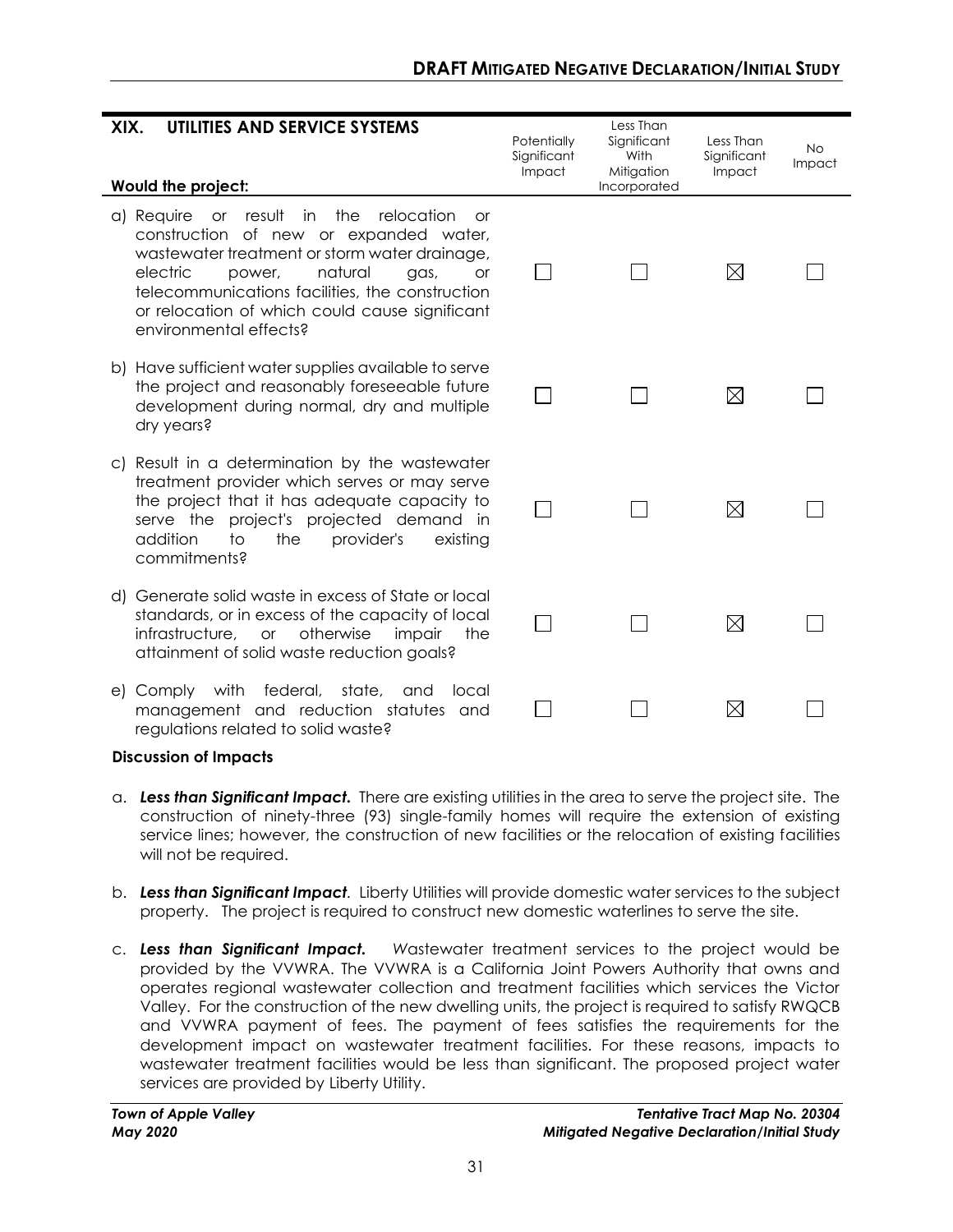d-e.*Less than Significant Impact.* The Town contracts for solid waste disposal with Burrtec Waste Industries. Solid waste is hauled to the Victorville landfill, which is a County operated facility. The proposed project will generate solid waste consistent with that analyzed in the Town's General Plan EIR. Impacts associated with solid waste generation are expected to be less than significant.

# **XX. WILDFIRES**

If located in or near state responsibility areas or lands classified as very high fire hazard severity zones, would the project:

- Less Than **Potentially** Significant Less Than No **Significant With Significant** Impact Impact **Mitigation** Impact Incorporated a) Substantially impair an adopted emergency П  $\Box$  $\boxtimes$  $\Box$ response plan or emergency evacuation plan? b) Due to slope, prevailing winds, and other factors, exacerbate wildfire risks, and thereby П П ⊠ П expose project occupants to, pollutant concentrations from a wildfire or the uncontrolled spread of a wildfire? c) Require the installation or maintenance of associated infrastructure (such as roads, fuel breaks, emergency water sources, power lines П  $\Box$ П ⊠ or other utilities) that may exacerbate fire risk or that may result in temporary or ongoing impacts to the environment? d) Expose people or structures to significant risks, including downslope or downstream flooding  $\Box$  $\Box$  $\Box$ ⊠ or landslides, as a result of runoff, post-fire slope instability, or drainage changes?
- a. *Less than Significant Impact.* Implementation of the proposed project will increase the number of residential dwelling units within the Town. Development of the proposed project will generate an increase in the amount and volume of traffic on local and regional networks. The developers of the proposed project will be required to design and construct applicable roadways to comply with applicable local, regional, State and/or Federal requirements related to emergency access and evacuation plans. Construction activities, which may temporarily restrict vehicular traffic, will be required to implement measures to facilitate the passage of persons and vehicles through/around any required road closures. Adherence to these measures will reduce potential impacts related to this issue to a less than significant level.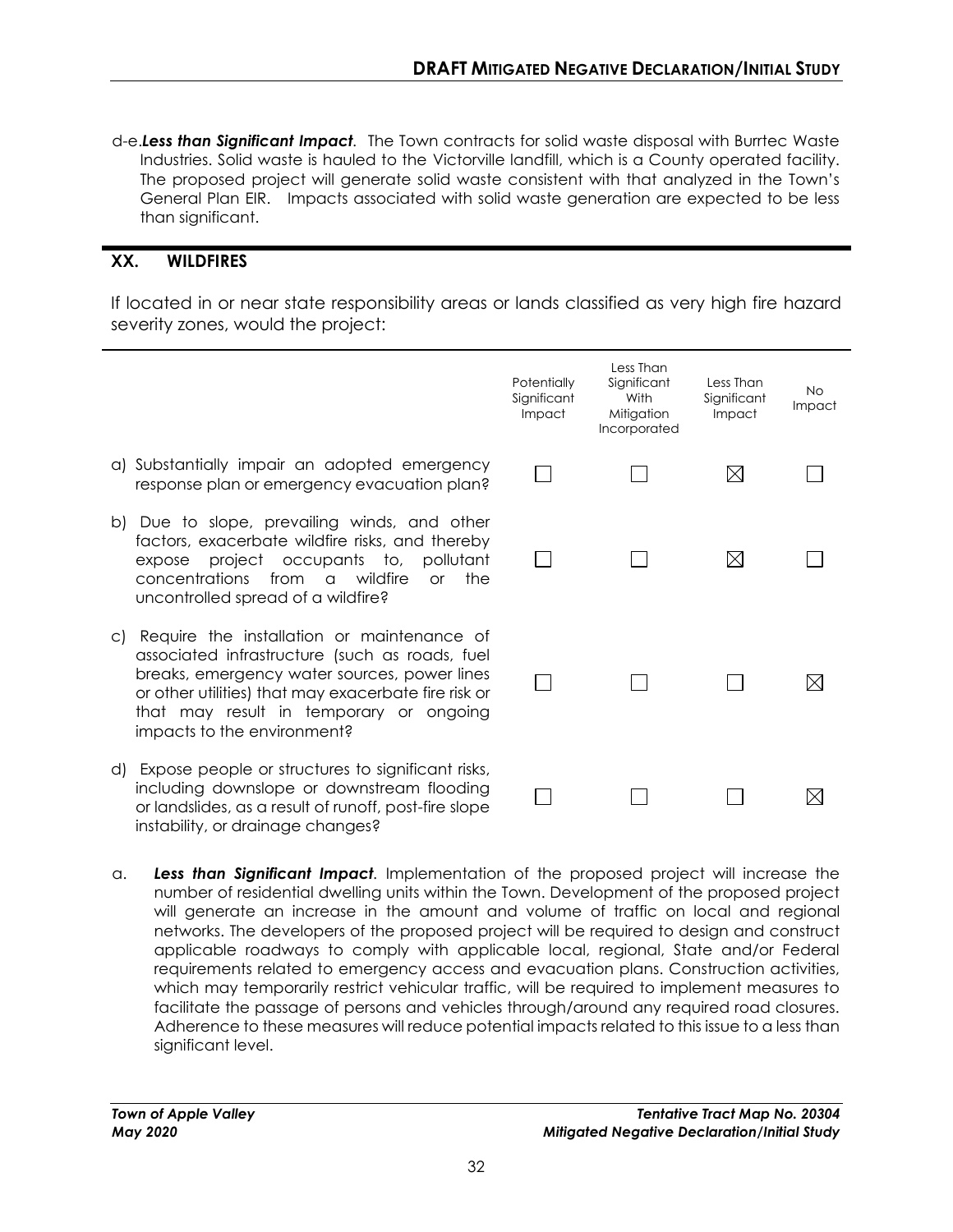- b. *Less than Significant Impact.* The magnitude and severity of a wildfire event is measured by calculating the number of acres burned in a specific wildfire event. CAL Fire adopted a Fire Hazard Severity Zone map for the local responsible agencies in 2008, which is found within the Town's Hazard Mitigation Plan for 2017. The Fire Severity Zones are identified as Very High, High, and Moderate through the County of San Bernardino. Apple Valley has nothing higher than moderate fire hazard severity. The project area is located within a Fire Hazard Area that is mapped as "Moderate". The project is not within an area mapped as a high fire danger and it does not directly interface with wildlands; therefore, there will be a less than significant impact.
- c. *No Impact.* The project will not require the installation or maintenance of associated infrastructure that would exacerbate fire risk, or that may result in temporary or ongoing impacts to the environment and as such will have a no impact, directly, indirectly, or cumulatively.
- d. *No Impact.* The project is not located within an area susceptible to downslope or downstream flooding or landslides due to post-fire slope instability or drainage changes.

| Does the project:                                                                                                                                                                                                                                                                                                                                                                                                                                                                              | Potentially<br>Significant<br>Impact | Less Than<br>Significant<br>With<br>Mitigation<br>Incorporated | Less Than<br>Significant<br>Impact | <b>No</b><br>Impact |
|------------------------------------------------------------------------------------------------------------------------------------------------------------------------------------------------------------------------------------------------------------------------------------------------------------------------------------------------------------------------------------------------------------------------------------------------------------------------------------------------|--------------------------------------|----------------------------------------------------------------|------------------------------------|---------------------|
| a) Have the potential to substantially degrade<br>the quality of the environment, substantially<br>reduce the habitat of a fish or wildlife species,<br>cause a fish or wildlife population to drop<br>below self-sustaining levels, threaten to<br>eliminate a plant or animal community,<br>substantially reduce the number or restrict the<br>range of a rare or endangered plant or animal<br>or eliminate important examples of the major<br>periods of California history or prehistory? |                                      | $\boxtimes$                                                    |                                    |                     |
| b) Have impacts that are individually limited, but<br>cumulatively considerable? ("Cumulatively<br>considerable" means that the incremental<br>effects of a project are considerable when<br>viewed in connection with the effects of past<br>projects, the effects of other current projects,<br>and the effects of probable future projects)?                                                                                                                                                |                                      |                                                                | $\boxtimes$                        |                     |
| c) Have environmental effects which will cause<br>substantial adverse effects on human beings,<br>either directly or indirectly?                                                                                                                                                                                                                                                                                                                                                               |                                      |                                                                | $\boxtimes$                        |                     |

# **XXI. MANDATORY FINDINGS OF SIGNIFICANCE**

a. *Less than Significant Impact.* The site is not within designated or proposed critical habitat for threatened or endangered species. Additionally, the proposed project site does not contain